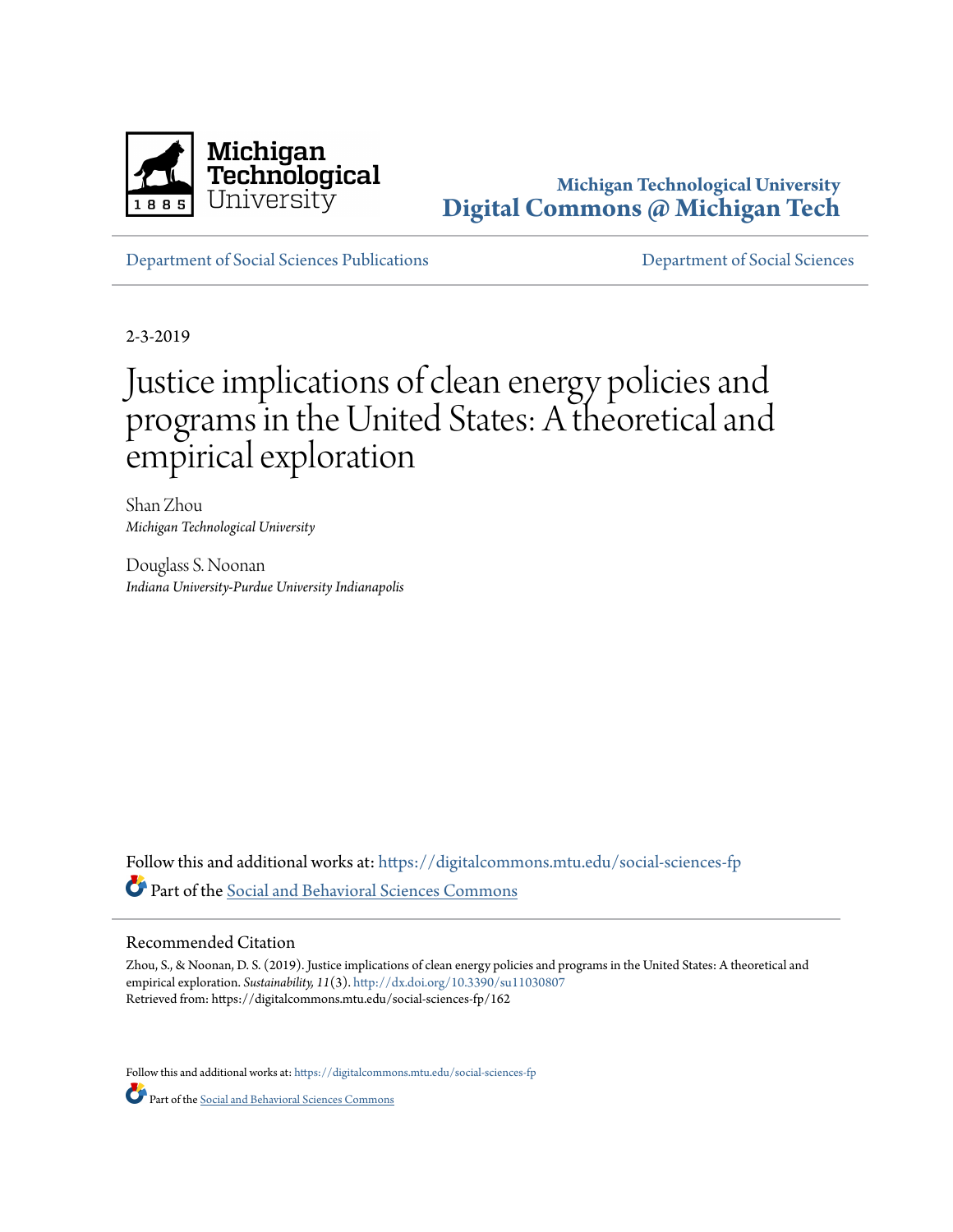



# **Justice Implications of Clean Energy Policies and Programs in the United States: A Theoretical and Empirical Exploration**

# **Shan Zhou 1,\* and Douglas S. Noonan <sup>2</sup>**

- <sup>1</sup> Department of Social Sciences, Michigan Technological University, Houghton, MI 49931, USA
- <sup>2</sup> School of Public and Environmental Affairs, Indiana University-Purdue University Indianapolis, Indianapolis, IN 46202, USA; noonand@iupui.edu
- **\*** Correspondence: shanzhou@mtu.edu; Tel.: +1-906-487-2864

Received: 17 December 2018; Accepted: 31 January 2019; Published: 3 February 2019



**Abstract:** This paper offers both theoretical and empirical analyses to explore energy justice from a policy perspective. We first propose a framework that explicitly connects core functions of clean energy policy instruments (i.e., regulation, financial incentive, government provision, information, and education program) to philosophical groundings of energy justice—distributive, procedural, and recognition justice. To empirically explore distributive energy justice, we examine the racial and socioeconomic disparities in three government-driven clean energy programs in the United States, including (1) the American Recovery and Reinvestment Act (ARRA) smart-grid investment grant (SGIG); (2) utility smart-meter roll out programs; and (3) city government adoption of green buildings. Results showed that the amount of ARRA funding awarded to utilities was closely related to racial composition. Inequalities were also found in utility smart-meter programs. Utilities operating in communities with a larger Hispanic population were less likely to initiate smart-meter roll out. The intensity of smart-meter technology implementation was positively correlated with education levels. Our third empirical case showed that government procurement policy can improve distributive equity for energy-efficient buildings. However, its spillover effects on the private sector can result in more adoptions in areas with fewer minorities and more highly-educated residents.

**Keywords:** energy justice; distributive justice; clean energy policies and programs; policy choice elements

# **1. Introduction**

Rooted in and built upon environmental and climate justice research, the energy justice literature focuses on equity issues in the processes of energy production, distribution, consumption, and system transition. Sovacool and his colleagues [\[1\]](#page-16-0) define energy justice as "a global energy system that fairly distributes both the benefits and burdens of energy services, and one that contributes to more representative and inclusive energy decision-making". Built upon Sovacool's conceptualization of energy justice, Hernández argues that four basic rights to energy justice are essential: right to healthy and sustainable energy production, right to best available energy infrastructure, right to affordable energy, and right to uninterrupted energy service [\[2\]](#page-16-1).

Energy justice can be examined through the lenses of three philosophic tenets in social justice literature: distributive, recognition and procedural justice. Distributive justice deals with the distribution of material outcomes or public goods [\[3\]](#page-16-2). Recognition justice considers which social groups are ignored or misrepresented [\[4\]](#page-16-3). Procedural justice calls for more democracy, openness, and inclusion in processes of decision-making [\[5\]](#page-17-0). The three tenets have been applied to investigate

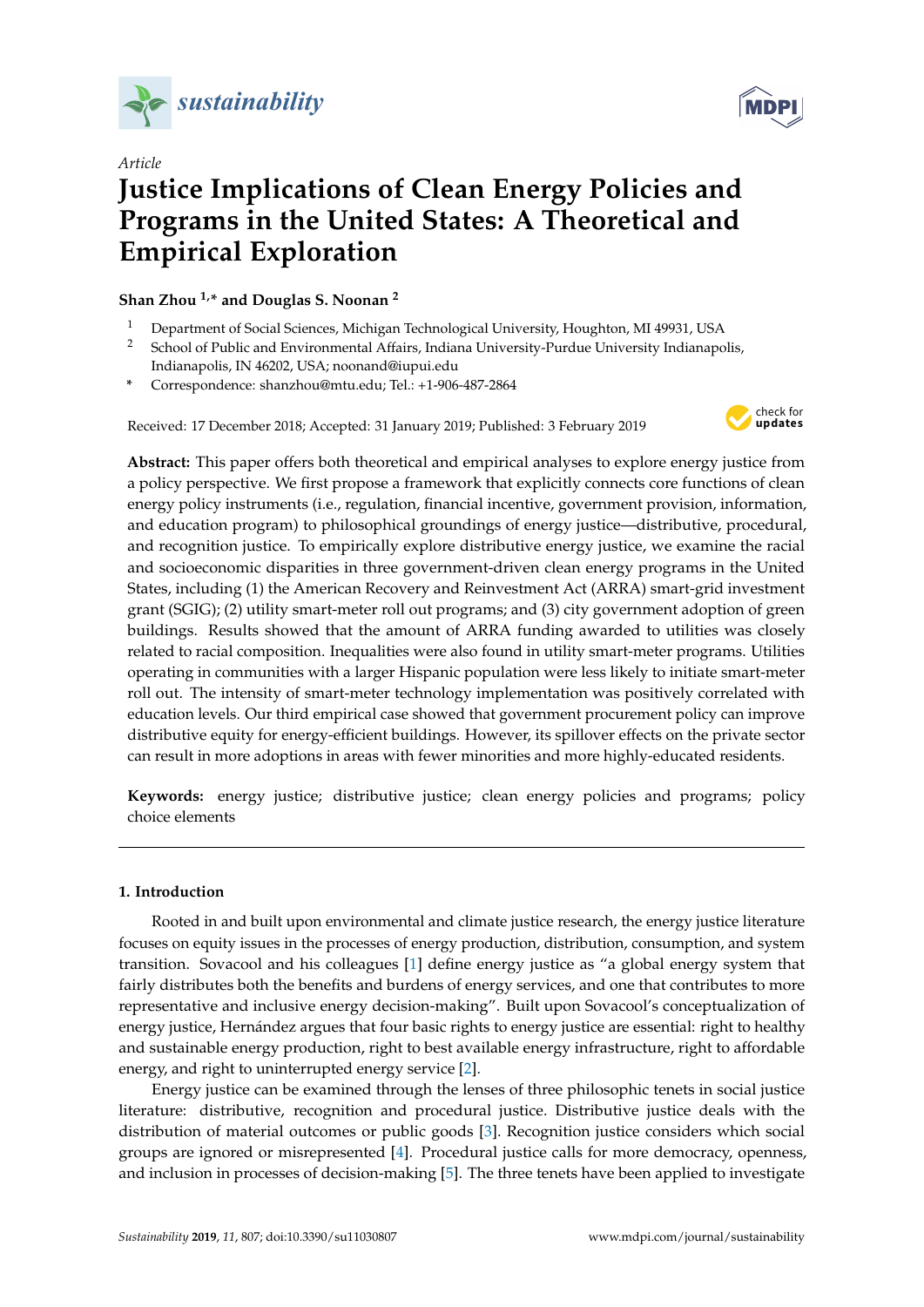equity issues throughout the whole energy system, from the siting of infrastructure [\[6\]](#page-17-1), to the extraction of energy resources [\[7\]](#page-17-2), to energy consumption [\[8\]](#page-17-3).

When challenges in energy transition are reframed into justice themes, public policy is often considered as the solution to correct the injustices [\[3\]](#page-16-2). However, policies intended to transform the energy system may present justice issues themselves [\[4](#page-16-3)[,9\]](#page-17-4). Environmental and energy economists have long studied the distributive impacts of energy and carbon taxes [\[10](#page-17-5)[–12\]](#page-17-6), although their analyses are often based on hypothetical policies and models. A growing number of studies have empirically investigated injustices associated with energy and climate policies in the real-world. For instance, Grover and Daniels [\[13\]](#page-17-7) demonstrated substantial inequalities in the distribution of feed-in tariff benefits in the UK and Wales. Walker and Day [\[5\]](#page-17-0) investigated the injustice related to the fuel poverty policy in the UK.

With increasing government activities driving clean energy transition, there is an urgent need to understand energy justice from a policy perspective. In this paper, we explore this important but overlooked dimension of energy justice by examining equity concerns embedded in clean energy policy design and implementation in the United States. We focus on clean energy policies and programs for two reasons. First, low-carbon energy technology innovations are highly relevant for climate justice because of their capability to change the costs and benefits of greenhouse gases emission reduction scenarios [\[14\]](#page-17-8). They can also affect communities' climate change adaptation capability. Secondly, the development of clean energy reduces environmental pollution from fossil fuel-based power plants. The investment and siting decisions for clean energy technologies can have additional implications for distributive environmental justice. Thirdly, access to best available energy infrastructure has not been extensively studied compared to other basic rights in energy justice, such as access to affordable energy [\[5](#page-17-0)[,15\]](#page-17-9).

This paper is structured as follows. First, we discuss when and where equity issues arise in various clean energy policy contexts. We then propose a framework for analyzing key justice questions in the design and implementation of clean energy policies and programs. The framework explicitly connects core functions of policy instruments (regulation, financial incentive, government provision, information, and education) to the three energy justice tenets (i.e., distributive, recognition, and procedural justice). In Sections [3](#page-6-0) and [4,](#page-12-0) we offer three brief empirical analyses to investigate distributive justice concerns in real-world clean energy policies and programs in the United States: (1) the American Recovery and Reinvestment Act (ARRA) smart-grid investment grant (SGIG); (2) American utility smart-meter roll out programs; and (3) American city adoption of green buildings. We conclude this paper by revisiting our empirical results in light of our framework.

# <span id="page-2-0"></span>**2. Theoretical Framework**

In recent years, the energy democracy movement in the United States, Europe, and other places in the world has pushed forward a systematic agenda of energy transition, which aims to decentralize renewable energy production, empower citizens to become prosumers, create green jobs, and support local community economic development [\[16\]](#page-17-10). This movement further calls for and justifies policy integration that links social justice and economic equity with clean energy transitions [\[16\]](#page-17-10). Miller et al. [\[17\]](#page-17-11) argue that the transformation of the energy sociotechnical system would likely redefine energy politics at the local, national, and global levels in the future. An emerging group of studies have pointed out the need for "justice-aware" energy policymaking, and discussed the ways to incorporate justice considerations in energy decision-making [\[1,](#page-16-0)[16\]](#page-17-10).

Munro et al. [\[18\]](#page-17-12) argue that recognition justice is critical in energy policy development as it enables epistemological reflexivity and prevents marginalizing the knowledge, experience, and voices of the energy-poor. Alvial-Palavicino and Ureta examine how justice claims can be incorporated into the development and adoption of electricity tariff policies [\[19\]](#page-17-13). Sovacool and Dworkin [\[3\]](#page-16-2) argue that energy decision-making shall consider eight aspects of energy justice, including availability, affordability, due process, good governance, sustainability, and intergenerational and intragenerational equity and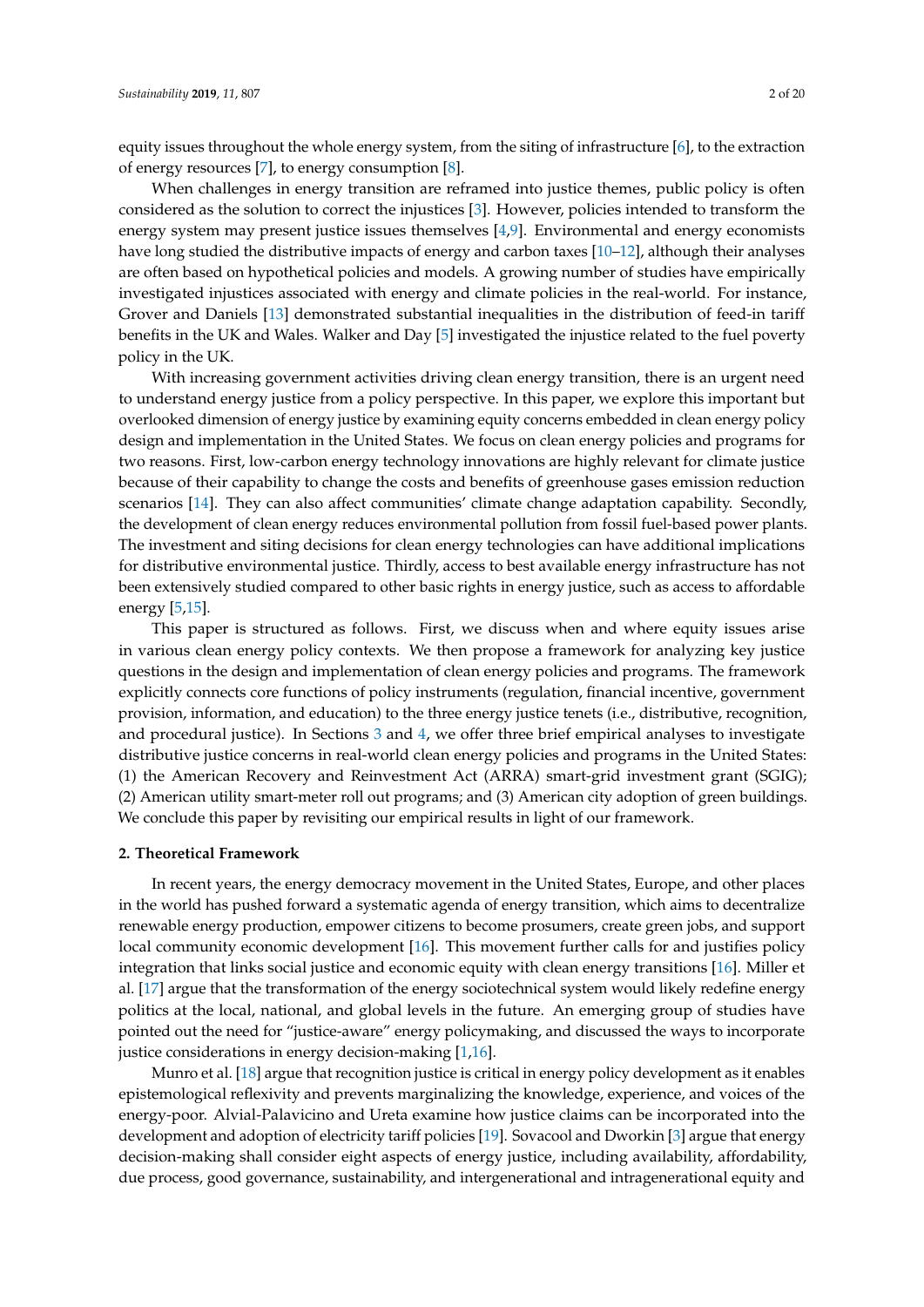responsibility. Islar et al. use the Sovacool and Dworkin [\[3\]](#page-16-2) principles to evaluate the feasibility of energy justice in Nepalese national energy policies [\[20\]](#page-17-14). Regardless of these scholarly endeavors, there is a lack of systemic or comprehensive knowledge about how policy design elements are related to the different philosophic tenets of energy justice concerns.

To establish a theoretical framework in which to organize the wide array of clean-energy-related policies and programs with prominent justice components, we propose beginning with a standard taxonomy of common policy instruments (see, [\[21,](#page-17-15)[22\]](#page-17-16)) in the clean energy policy regime in the United States. Here, clean energy policies are defined as those that promote the adoption and diffusion of sustainable or low-carbon energy technologies, such as energy efficiency (EE), renewable energy (RE), smart grids, electric vehicles, etc. Following Bardach and Patashnik [\[23\]](#page-17-17) and Vedung [\[24\]](#page-17-18), we group clean energy policy measures into four broad categories—regulatory, financial, government provision, and information and education policies. Of course, some policies can overlap multiple categories. (See more detailed discussions of clean energy policy instruments in the US by Carley and colleagues [\[23](#page-17-17)[,24\]](#page-17-18)).

Design of clean energy policy instruments often involves critical elements or parameters that can affect distributive, procedural or other aspects of equity and justice in the policy. In the following section, we provide an overview of when and where injustices may emerge in various clean energy policy contexts, and what policy design elements could potentially promote energy justice. Table [1](#page-3-0) provides a summary of our discussion, and links these example policy aspects to the three tenets in energy justice.

<span id="page-3-0"></span>

| <b>General Category</b> | <b>Policy Instruments</b>     | <b>Policy Design Options</b>                                                                                                                                                                                                                                                                                                                                                                                                                                                                                                                     | <b>Energy Justice Tenets</b> |
|-------------------------|-------------------------------|--------------------------------------------------------------------------------------------------------------------------------------------------------------------------------------------------------------------------------------------------------------------------------------------------------------------------------------------------------------------------------------------------------------------------------------------------------------------------------------------------------------------------------------------------|------------------------------|
|                         |                               | Electricity prices                                                                                                                                                                                                                                                                                                                                                                                                                                                                                                                               | Distributive                 |
| Regulatory<br>Financial |                               | Siting of energy infrastructure                                                                                                                                                                                                                                                                                                                                                                                                                                                                                                                  | Distributive; procedural     |
|                         |                               | Target setting                                                                                                                                                                                                                                                                                                                                                                                                                                                                                                                                   | Distributive                 |
|                         |                               | Penalty                                                                                                                                                                                                                                                                                                                                                                                                                                                                                                                                          | Distributive                 |
|                         | Mandatory targets and quotas  | Redistribution of penalty funds                                                                                                                                                                                                                                                                                                                                                                                                                                                                                                                  | Distributive                 |
|                         |                               | Opt-out options                                                                                                                                                                                                                                                                                                                                                                                                                                                                                                                                  | Recognition                  |
|                         |                               | Eligibility of technologies and systems                                                                                                                                                                                                                                                                                                                                                                                                                                                                                                          | Distributive                 |
|                         | Net metering or distributed   | REC ownership                                                                                                                                                                                                                                                                                                                                                                                                                                                                                                                                    | Recognition                  |
|                         | generation compensation rules | Buy-back prices                                                                                                                                                                                                                                                                                                                                                                                                                                                                                                                                  | Distributive                 |
|                         |                               | Eligibility of technologies and systems                                                                                                                                                                                                                                                                                                                                                                                                                                                                                                          | Distributive                 |
|                         |                               | Application information and procedures                                                                                                                                                                                                                                                                                                                                                                                                                                                                                                           | Procedural                   |
|                         | Interconnection standards     | Agreement form                                                                                                                                                                                                                                                                                                                                                                                                                                                                                                                                   | Procedural                   |
|                         |                               | Eligibility of technologies and systems                                                                                                                                                                                                                                                                                                                                                                                                                                                                                                          | Distributive                 |
|                         |                               | Eligibility and selection criteria                                                                                                                                                                                                                                                                                                                                                                                                                                                                                                               | Distributive                 |
|                         |                               | Utility regulation<br>Distributive<br>Payment levels<br>Eligibility of technologies and systems<br>Distributive<br>Distributive<br>Program caps<br>Distributive<br>Funding options<br>Distributive<br>Quality, prices of energy supplied<br>Supply<br>Where, how to extract fuel<br>All<br>Procedural; recognition<br>Procurement training and assistance<br>Procurement<br>Privilege for women or minority-owned<br>Distributive<br>businesses<br>Procedural<br>Information dissemination<br>campaigns<br>Recognition<br>Target group selection |                              |
|                         | rebates, and feed-in tariffs  |                                                                                                                                                                                                                                                                                                                                                                                                                                                                                                                                                  |                              |
|                         |                               |                                                                                                                                                                                                                                                                                                                                                                                                                                                                                                                                                  |                              |
|                         |                               |                                                                                                                                                                                                                                                                                                                                                                                                                                                                                                                                                  |                              |
|                         |                               | Loans, grants, tax credits,                                                                                                                                                                                                                                                                                                                                                                                                                                                                                                                      |                              |
|                         |                               |                                                                                                                                                                                                                                                                                                                                                                                                                                                                                                                                                  |                              |
| Government provision    |                               |                                                                                                                                                                                                                                                                                                                                                                                                                                                                                                                                                  |                              |
|                         |                               |                                                                                                                                                                                                                                                                                                                                                                                                                                                                                                                                                  |                              |
| Information and         | Labels, public information    |                                                                                                                                                                                                                                                                                                                                                                                                                                                                                                                                                  |                              |
| education               |                               |                                                                                                                                                                                                                                                                                                                                                                                                                                                                                                                                                  |                              |

**Table 1.** Examples of justice considerations in clean energy policy design and implementation.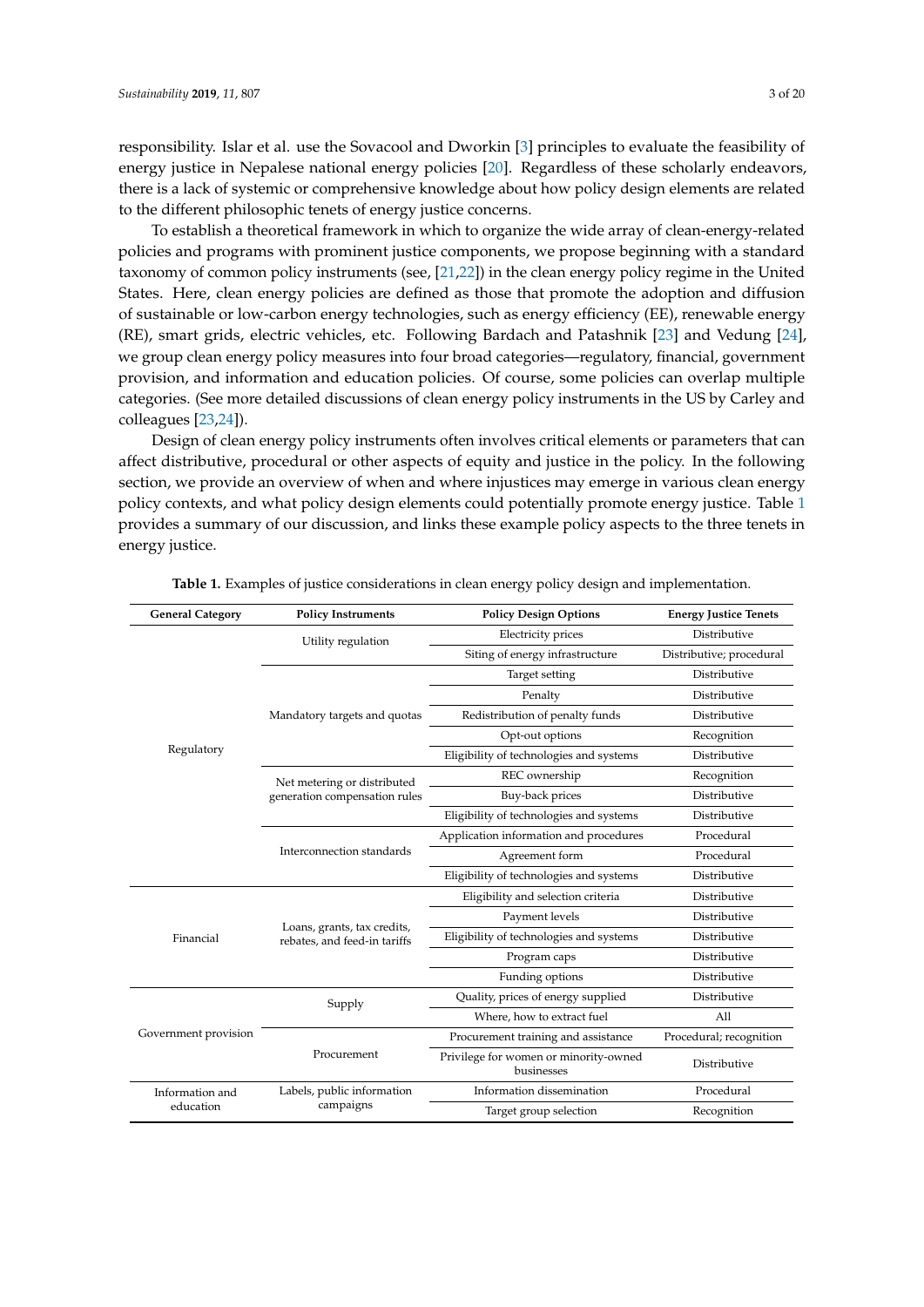In the United States, state public service commissions (PSCs) closely regulate investment decisions, operations, and electricity rates of investor owned utilities (IOUs), which serve over seventy percent of customers in the United States in 2014 [\[25\]](#page-17-19). Regulations and rules adopted by PSCs have an influential role in utility clean energy programs [\[26,](#page-17-20)[27\]](#page-17-21). For grid infrastructure investment, IOUs need to get approval from PSCs and recover project costs by raising electric rates. Equity concerns are twofold here: (1) whether the low-income groups are more adversely harmed by price increases; and (2) whether the benefits of grid improvements are equally shared among communities. Most IOUs are required by law to offer "just and reasonable rates" to all customers, with various levels of low-income support provided to the poor, such as discounted rates, arrearage forgiveness, limitations on service termination, and low/no cost energy efficiency [\[28\]](#page-17-22). Nonetheless, low-income groups are often more likely to fall behind on utility payment and/or experience utility shut-offs [\[2\]](#page-16-1). In terms of the siting of clean energy infrastructure, empirical evidence shows that procedural justice in the siting processes and permitting decisions is necessary for a more effective and fair project development [\[29\]](#page-18-0).

States also establish mandatory targets or quotas to achieve a certain market share of clean energy. Typical examples include renewable portfolio standard (RPS) and energy efficiency resource standard (EERS). To promote efficiency results, penalties are often included in RPS and EERS policy design. Utilities have to make alternative compliance payments (ACPs) to the state in order to make up any deficit in the compliance obligation under relevant legislation; moreover, civil penalties may exist as the second-tier consequence of failing to meet mandatory targets [\[30\]](#page-18-1). The design of ACPs allows society to value fossil-fuel-based energy source at its full cost, which is an indicator of justice throughout the energy supply chain [\[31\]](#page-18-2). How penalty funds are spent also have important justice implications. Targeted redistribution allows clean energy to be subsidized by fossil-fuel-based power generation. It can also reduce income inequality in clean energy financing. For instance, Massachusetts uses the ACP for RPS to fund its solar loan program. Fixed low-interest loans are provided to residents purchasing solar photovoltaic (PV) systems, and income-based loan support is available to enable access to solar PV systems by low-income families [\[32\]](#page-18-3). (Households with incomes less than 80% of the state median income are eligible for a 30% loan principal paid by the Solar Loan Program).

Another type of regulation governs access to an electric grid. Like other monopolies, electric utility companies often dominate the electricity market. Consumers have limited access to the power generation and distribution systems. Net metering policies and interconnection standards have been adopted by many American states to encourage customer-owned distributed energy systems. Net metering policies allow customers to use power generated from their on-site facilities to offset their electricity consumption and sell excess generation to the utility at a predetermined price. Interconnection standards establish standardized processes and technical requirements for connecting distributed generation (DG) systems to the electric grid. Both policies enhance self-energy dependence and can contribute to the notion of "energy democracy" [\[33\]](#page-18-4). However, these policies can have different impacts on social groups. Empirical evidence already shows that high-usage customers benefit more from the net metering program than low-usage customers [\[34\]](#page-18-5). While the poor often have limited upfront capital for distributed renewables, these policies may unintentionally benefit the wealthy households more than the poor, thus widening the gaps in accessing clean energy infrastructure across communities.

### *2.2. Financial Incentives*

Government financial incentives for clean energy include grant and loan programs, tax credits and rebates, and feed-in-tariffs (FITs). On the one hand, financial incentives can enhance distributive justice as they lower the capital barrier and encourage universal access to decentralized, sustainable, and affordable energy sources [\[35\]](#page-18-6). On the other hand, public funds are often sourced from tax revenues or electricity tariffs paid by all consumers, and then transferred to clean energy developers. Under a high FIT scheme, for instance, producers may be overcompensated while consumers bear the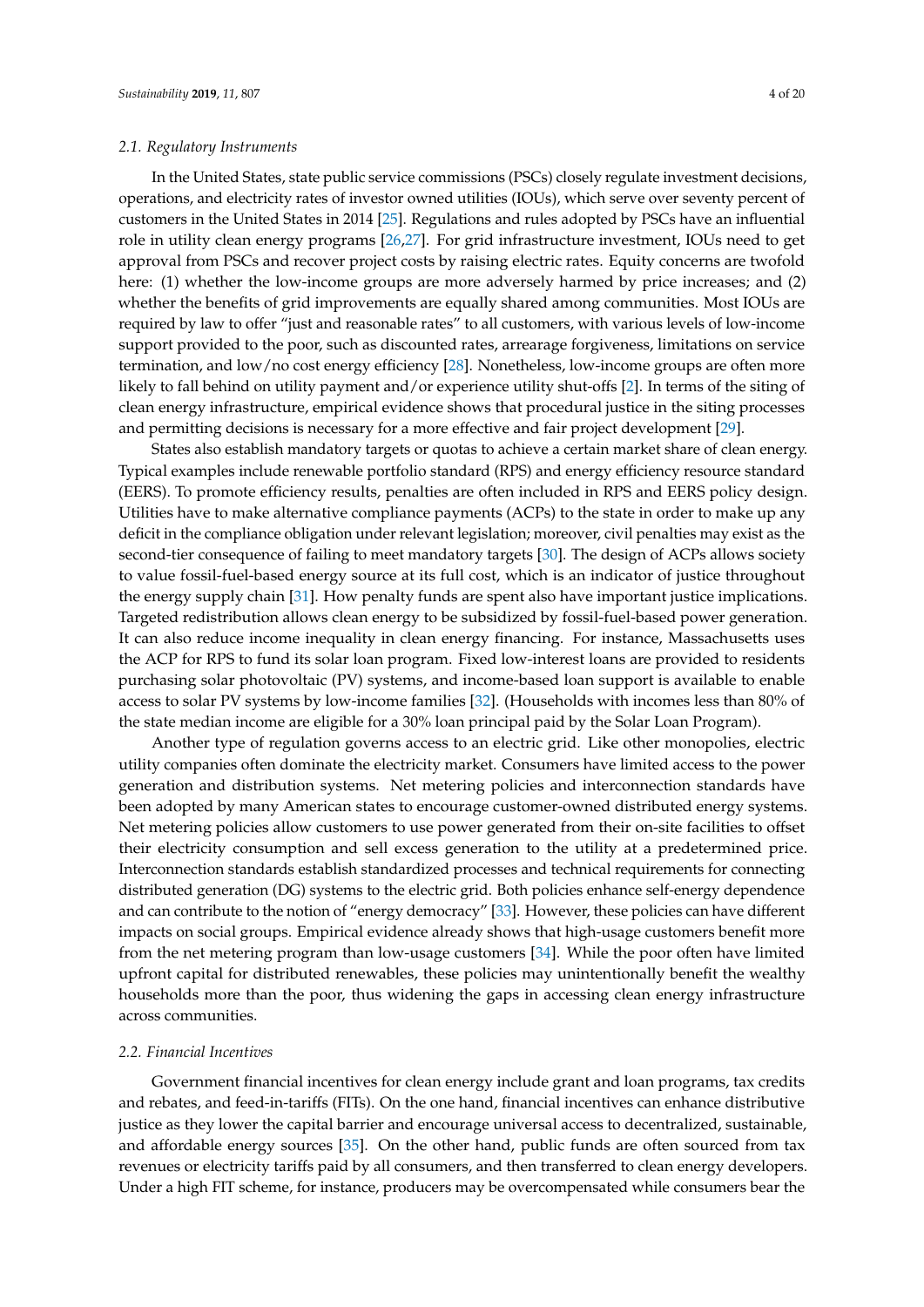cost of technology development [\[36\]](#page-18-7). The low-income groups can be disproportionally affected by rate increases. In the long term, when costs of renewable energy production decrease, transferring funds from consumers to renewable energy producers can become unfair. Deliberate policy design, especially the payment structure and payment duration, is essential to ensure distributive justice of financial policies.

Beneficiaries of financial incentives highly depend on policy design elements such as the eligibility and selection criteria. Borenstein [\[37\]](#page-18-8) demonstrates that electric rate design in California particularly influences which customers receive tax credits and other incentives. Some empirical studies conclude that financial incentives for clean energy technologies tend to benefit wealthy families [\[37,](#page-18-8)[38\]](#page-18-9). To help overcome capital barriers and promote distributive justice, some financial policies (e.g., the federal Weatherization Assistance Program and the EPA's Clean Energy Incentive Program) provide funding for RE and EE projects to only low-income families. Some states proposed a higher percent RE tax credit for low-income families. For instance, Maryland SB 926 proposed a 50% credit for low-income communities and a 35% credit elsewhere. Others (e.g., the Energy Loan Program in Missouri) target energy saving investments in public schools, higher education institutions, not-for-profit hospitals, and local governments.

The job and employment effects of government subsidies create second-tier justice concerns. Jobs can be shifted away from fossil fuel related sectors to clean energy related sectors under government financial incentives. There may be also geographical shifts in employment. For instance, a majority of the operations and maintenance (O&M) jobs for renewable energy systems were based on established wind plants in rural and remote areas [\[39\]](#page-18-10). Some other studies reveal that 73.6% of the solar workforce in the U.S. in 2016 were white [\[40\]](#page-18-11). Black or African American and Hispanic accounted for 6.6% and 17.2% of the total solar workforce, respectively [\[40\]](#page-18-11). To promote social equity, the design of financial incentives needs to guarantee that local residents and minority groups are equally benefited.

### *2.3. Government Provision and Procurement*

Government provision of clean energy can affect multiple aspects of the energy market and different social groups. Government-owned utility companies (mostly municipal utilities) are often responsible for local level clean energy technology deployment and electricity service provision. How retail electricity prices are set, what renewable energy sources to invest, and where to site the infrastructure all raise distributive justice concerns. Granting access to renewable resources on public lands and building transmission lines to transport electricity from remote generation facilities can particularly influence the rural communities [\[41\]](#page-18-12). Inviting inputs from diverse stakeholders and ensuring that local residents are represented in the siting processes can enhance procedural and recognition justice [\[42\]](#page-18-13).

Public procurement policies for energy efficient technologies, green buildings, and other clean energy technologies have been adopted at the federal, state, and local levels. The Energy Policy Act 2005 for instance, requires federal agencies to procure EE products, photovoltaic solar electric systems, fuel cell vehicles, and hydrogen energy systems. In 2015, Executive Order 13693 set up an RE target of 30% by 2025 for all federal agencies. In addition to clean energy systems, government adoption of green buildings is common at the state and city level (see Matisoff et al. [\[43\]](#page-18-14) for a comprehensive review).

Procurement policies have distributive equity concerns as they can affect the amount, type, location, and public users of sustainable energy technologies that are being adopted. This can be siting decisions and which communities get to enjoy the greener facilities, but it can also be the spillover—as procurement can spur local markets to develop and then the private-sector starts producing more of the greener infrastructure [\[44](#page-18-15)[,45\]](#page-18-16). Procurement policies might also involve procedural and recognition issues if the process by which procurement decisions are made does or does not involve certain groups. If minority-owned business enterprises (MBEs), for instance, are too small to do green energy supply, then they might be at a disadvantage in getting government contracts. The Energy Policy Act 2005 provides training and assistance to help small businesses engage in clean energy public procurement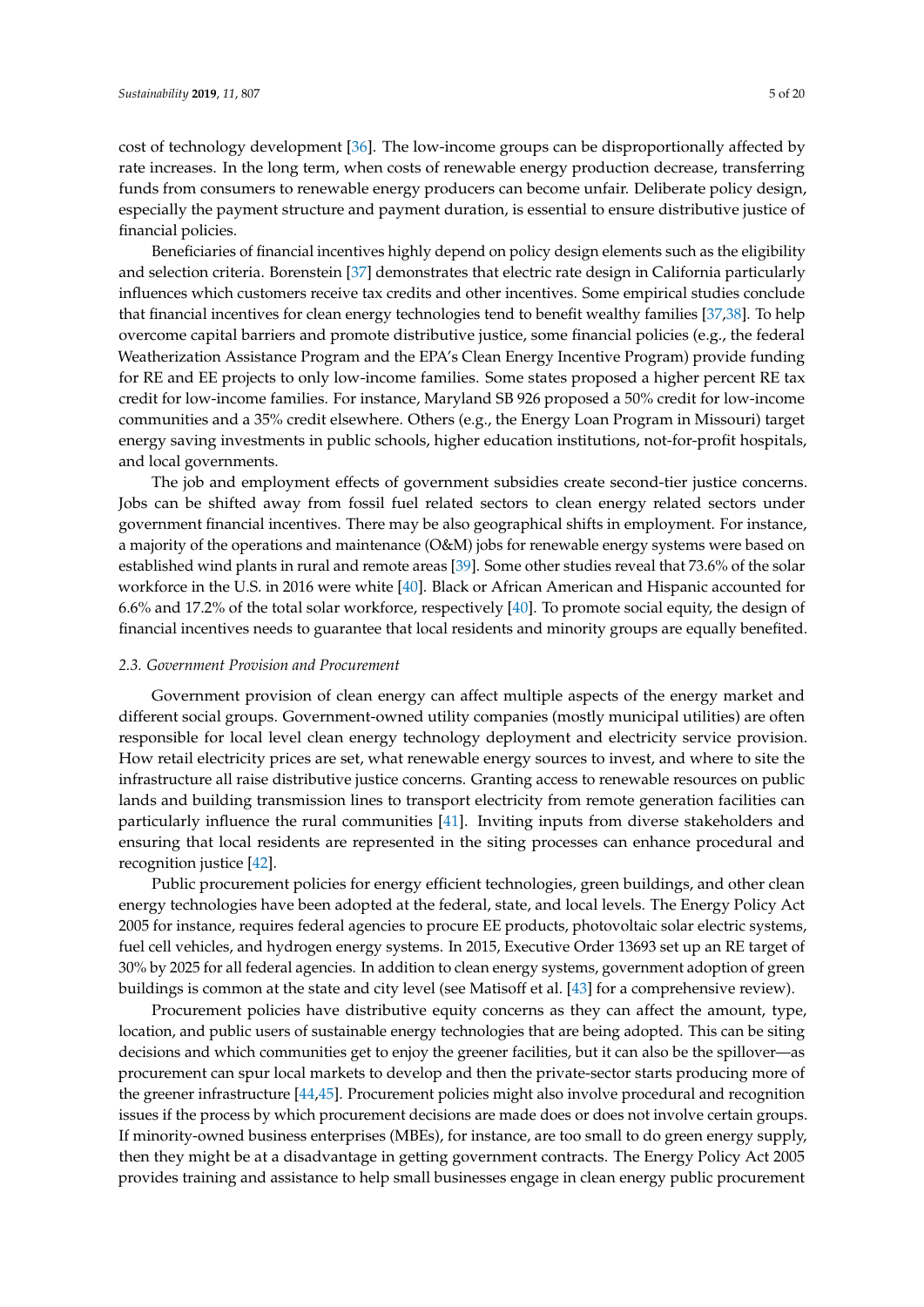projects. Some procurement policies specify a percentage of contracts awarded to women and MBE firms, which address procedural and recognition justice. Whether a state or local government has MBE certification may also promote the inclusion of diverse social groups in the public contracting and procurement processes [\[46\]](#page-18-17).

# *2.4. Information and Education Policy*

Information and education policy provides the public with knowledge of the benefits and potential of clean energy technologies, as well as the availability of government incentives and assistance. It also equips the public with knowledge and expertise that allow them to engage in energy decision-making. High levels of community involvement, education, and information on energy issues promote procedural justice [\[4\]](#page-16-3), which may then contribute to fair and equitable outcomes in the energy sector [\[31,](#page-18-2)[47\]](#page-18-18). Certain social groups particularly lack information about clean energy technologies, such as the young and less educated groups [\[48\]](#page-18-19). Specially designed information and education policies targeting these groups can enhance recognition justice.

Most justice implications discussed above come directly from policy designs. There are also distributive impacts due to price effects, where policies affect market prices faced by consumers and firms. Studies using economic modeling approaches have shown varying impacts of clean energy policies on electricity prices [\[49,](#page-18-20)[50\]](#page-18-21). Energy justice scholars and policymakers may benefit from working with economists to identify and explore clean energy policy proposals that reconcile equity and efficiency.

# <span id="page-6-0"></span>**3. Empirical Case Studies**

The three philosophical tenets—distributive justice, recognition justice, and procedural justice are equally important in understanding energy justice. To provide more empirical evidence of how the distributive justice lens can be applied to clean energy policies and programs, this section presents three case study analyses. Our analysis focuses only on distributive impacts pertaining to the access to modern energy infrastructure and services in the United States, which is heavily influenced by government regulations and incentives [\[27\]](#page-17-21). It is noteworthy that this is neither a comprehensive nor a generalizable justice evaluation for all clean energy programs. Instead, our goal is to conduct an exploratory case analyses to understand whether poor or minority groups are less likely to benefit from clean energy technology deployment programs driven by different categories of public policies. Our focus on distributive energy justice does not imply that we privilege distributive justice over procedural or recognitional justice. In doing so, the case studies provide insights on the distribution of benefits of government energy policies and programs. This supplements the empirical literature of distributive energy justice that focuses on the distribution of risks and costs of energy policies, such as in the case of shale gas policy [\[7\]](#page-17-2) and solar roll-out programs [\[51\]](#page-18-22).

The three empirical cases selected represent three different clean energy programs at the federal, municipal, and utility levels in the United States. They allow us to examine closely social justice concerns and consequences related to clean energy policies and programs. The US federal government financial investment in "smart grids" and utility smart-meter programs offer prime examples of financial incentives and utility regulations affecting a transition to clean energy with important equity implications. In addition, where municipal governments build and use green buildings have important energy equity implications that directly follow from procurement policies.

### *3.1. An Overview of the Three Empirical Cases*

**Case 1: Political distribution of ARRA SGIG**. Our 1st empirical case analyzes distributive justice implications of clean energy financial incentives, with a focus on government provision of grants and matching funds. In particular, we examine the fairness of the political distribution of the Smart Grid Investment Grant (SGIG) in the United States, the largest program for electric power grid modernization efforts under the American Recovery and Reinvestment Act (ARRA) of 2009 [\[52\]](#page-18-23).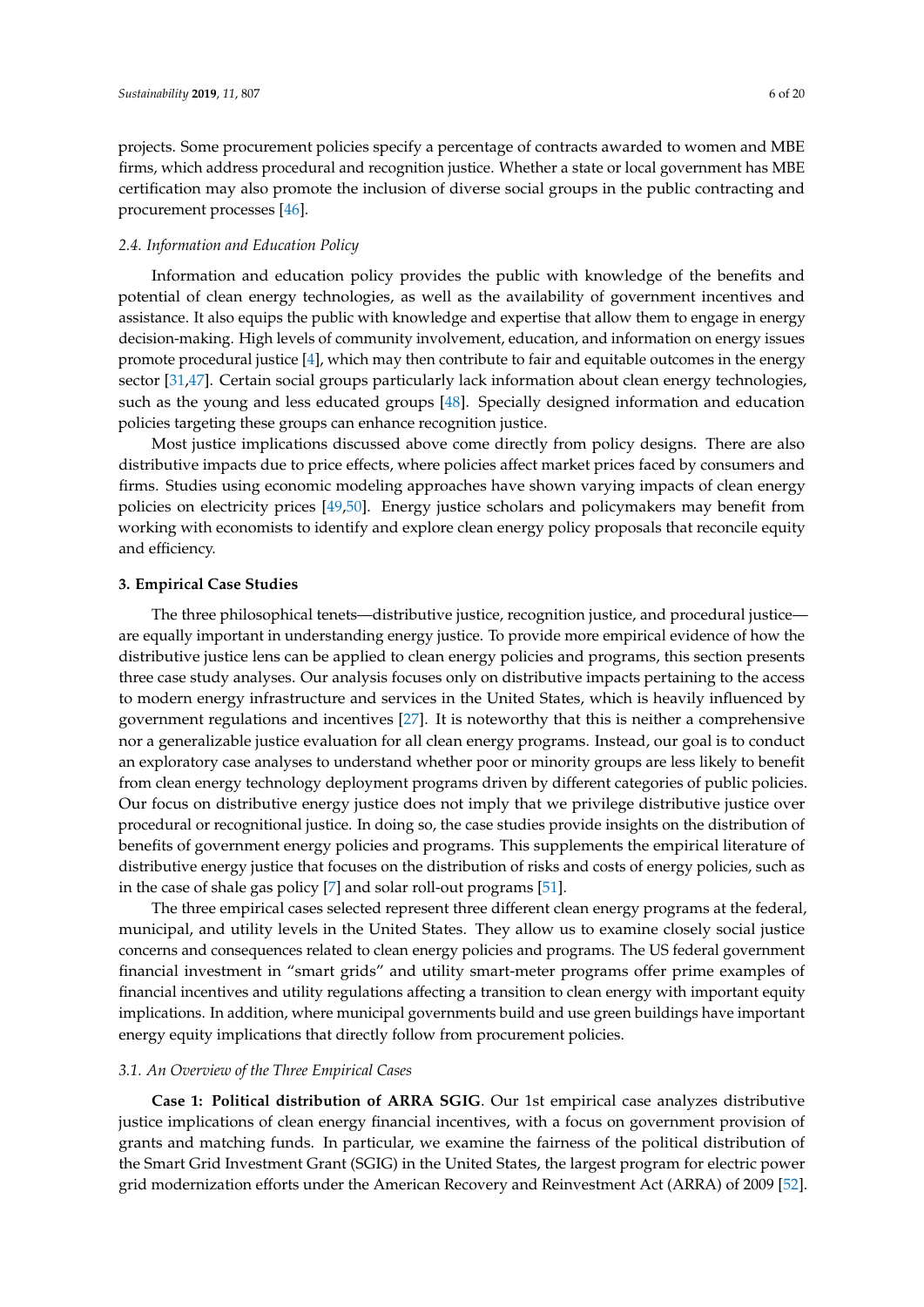The Office of Electricity Delivery and Energy Reliability (OE) at the Department of Energy (DOE) used a merit-based, competitive process to select and fund SGIG projects. Ninety-nine projects were selected from over 400 proposals submitted by electric utilities and other eligible organizations, with a total investment of 8 billion dollars [\[53\]](#page-18-24). The ARRA SGIG represents one of the largest public investments in clean energy technologies in the world. How funds have been transferred from the federal government to utility companies all over the country may raise important equity concerns. In this case analysis, we identify characteristics of utilities that benefit the most and least under this federal financial incentive, including utility ownership, and the racial composition and income levels of communities served by utilities.

**Case 2: Utility smart meter roll out**. Our 2nd empirical case focuses on distributive justice of clean energy technology deployment programs led by electric utilities. As discussed in Section [2,](#page-2-0) utility investment in grid infrastructure improvement is often heavily regulated by state public service commissions or local governments. In this case study, we investigate whether or not closely regulated utility clean energy programs leads to uneven deployment of clean energy infrastructure among social groups. We focus particularly on smart meters (also known as advanced metering infrastructure (AMI)), which are considered as the cornerstone and enabling technology in a smart grid system. Smart meters have been installed by many utilities in the US since the early 2000s, and the deployment process has been heavily influenced by public policies [\[54\]](#page-18-25). We test whether or not utility smart meter programs are rolled out in selected communities, and whether utility regulation by public service commissions or local governments has resulted in social inequality in community access to smart meters.

**Case 3: Municipal government adoption of green buildings.** Our 3rd empirical case examines distributive justice of government procurement policies, particularly municipal government adoption of green buildings. As buildings account for a very large share of energy consumption, high performing and sustainable buildings play an important role in residential and commercial energy efficiency and distributed renewable energy development. Twenty-four states and over one hundred cities in the United States have adopted mandates that require government buildings to be Leadership in Energy and Environmental Design (LEED) certified (or equivalent) [\[43\]](#page-18-14). This regional public procurement policy may lead to a cluster of green building in some communities but not others. In this case analysis, we use urban LEED certification data to understand where public green buildings have been adopted, and whether there is any difference in justice implications between public and private adoptions.

### *3.2. Data and Methods*

The current methodological approach of energy justice analysis differs greatly from that of environmental justice [\[8\]](#page-17-3). A large group of energy justice studies focuses on the right to affordable energy, and the intersection of energy and poverty [\[5,](#page-17-0)[15,](#page-17-9)[55\]](#page-19-0). Some have examined whether communities bear different costs of and face different risks from clean energy programs [\[7](#page-17-2)[,51\]](#page-18-22). In the environmental justice literature, scholars have extensively investigated the inequalities in the siting of energy facilities, such as fossil-fuel-based power plants [\[56\]](#page-19-1) and nuclear energy plants [\[57\]](#page-19-2). There has been a common omission in current energy justice studies regarding access to sustainable energy infrastructure, or the distribution of benefits of government-driven clean energy programs.

To understand the justice implications of clean energy programs, we propose to draw upon environmental justice discourse, and posit clean energy infrastructure as a type of environmental amenity that can potentially reduce air pollution and adverse health effects for the public. The goal of our empirical case studies is to explore the distributive justice implications of clean energy programs in the United States, with a focus on the distribution of program benefits. This study hence improves the understanding of racial and socioeconomic disparities in community access to modern sustainable energy infrastructure, and contributes to the literature that links environmental justice and energy justice.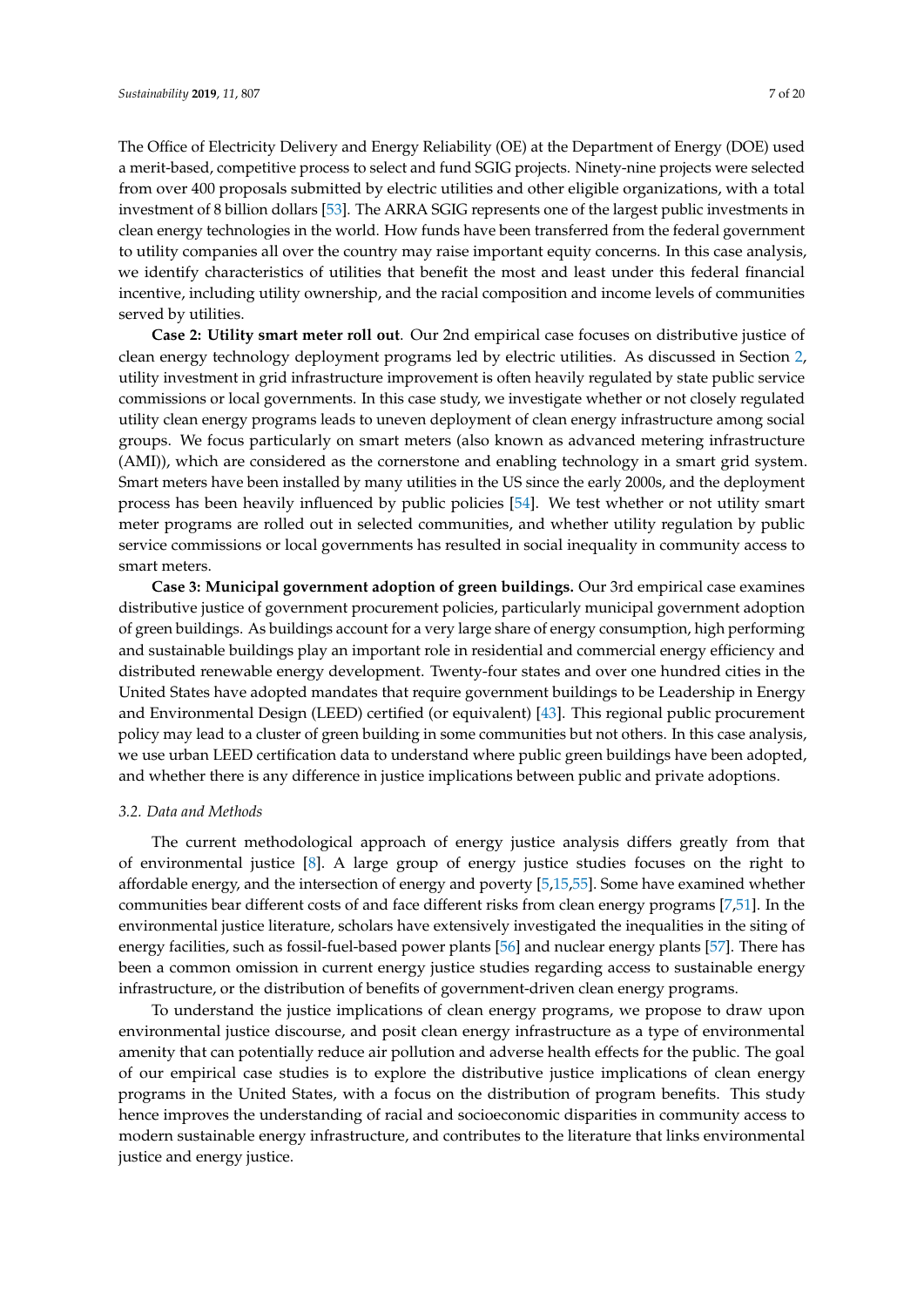We follow the conventional statistical approach widely used in environmental justice studies (see for instance [\[58,](#page-19-3)[59\]](#page-19-4)) in our research design, data collection, and analysis. Specifically, we identify which communities benefit from clean energy programs and compare the socio-economic and racial characteristics of those communities to communities that do not benefit. Evidence of injustice is defined as when communities that benefit from clean energy programs have significantly higher income levels and/or lower percentages of minority population. We do not consider how risks and hazards of the energy system are more broadly (e.g., the exposure to air pollution associated with electricity generation) distributed among communities.

# 3.2.1. Unit of Analysis

Unit of analysis in conventional environmental justice analysis refers to the choice of areal unit at which demographic data are presented and described [\[58\]](#page-19-3). It also defines the geographical boundary for the "community" analyzed in statistical analysis [\[58\]](#page-19-3).

For Case 1, we investigate whether racial and socioeconomic characteristics of communities served by utilities receiving federal ARRA SGIG grants are significantly different from those without SGIG funding. Here, the unit of analysis was individual utility. We used ArcGIS to link utility service boundary maps, census tract boundary maps, and tract-level demographics, which allowed us to calculate utility level demographics. We then integrated utility level demographics with utility level SGIG funding data.

For Case 2, the unit of analysis was also individual utility. Based on ArcGIS work in Case 1, we integrated utility level demographics with utility level AMI meters roll out information. This allowed us to identify utility-level demographic characteristics associated with smart meter deployment.

The analysis for Case 3 was at the metropolitan and micropolitan statistical area (MMSA) level, which is also known as "core based statistical area" (CBSA). Each CBSA contains at least one urban area of 10,000 or more population [\[60\]](#page-19-5). Geographical boundary maps and demographics for MMSA were collected from the census bureau, which were then linked to LEED building certification data in ArcGIS.

# 3.2.2. Explanatory Variables

Standard environmental justice analysis investigates disproportionate distribution of environmental hazards on minority and low-income communities [\[61,](#page-19-6)[62\]](#page-19-7). Following this approach, we tested racial and income inequity in our three cases. For the race effect, two variables representing ethnic minority groups were used in this study: the proportion of the population identified as Hispanic and the proportion of the population identified as Black (See Table [2](#page-9-0) for detailed information on the variables' description and data sources). For the income effect, we used natural logarithm of average family income (Case 1 and Case 2) and medium household income (Case 3) as the operational variables. Due to data availability at different areal units, the operationalization of explanatory variables varies across the three cases.

Several other important socioeconomic factors that may influence clean energy technology deployment were also included in our statistical models. Education level likely affects public perception of green technologies, such as in the cases of renewable energy [\[63\]](#page-19-8), water recycling and desalination [\[64\]](#page-19-9), and carbon capture and storage [\[65\]](#page-19-10). In Case 1 and Case 2, education level was measured by the share of population who had graduated high school. In Case 3, education level was measured by the share of population who had a bachelor's degree or higher.

In Case 1, in order to consider the political context of stimulus funding redistribution, we included an election variable in the model. It was measured by the percentage of people voting for Obama in the 2012 election in a given utility service territory. We first obtained county-level election data from *The Guardian* [\[66\]](#page-19-11), and then used ArcGIS to link the county-level data with utility service boundary maps to calculate the utility-level election data.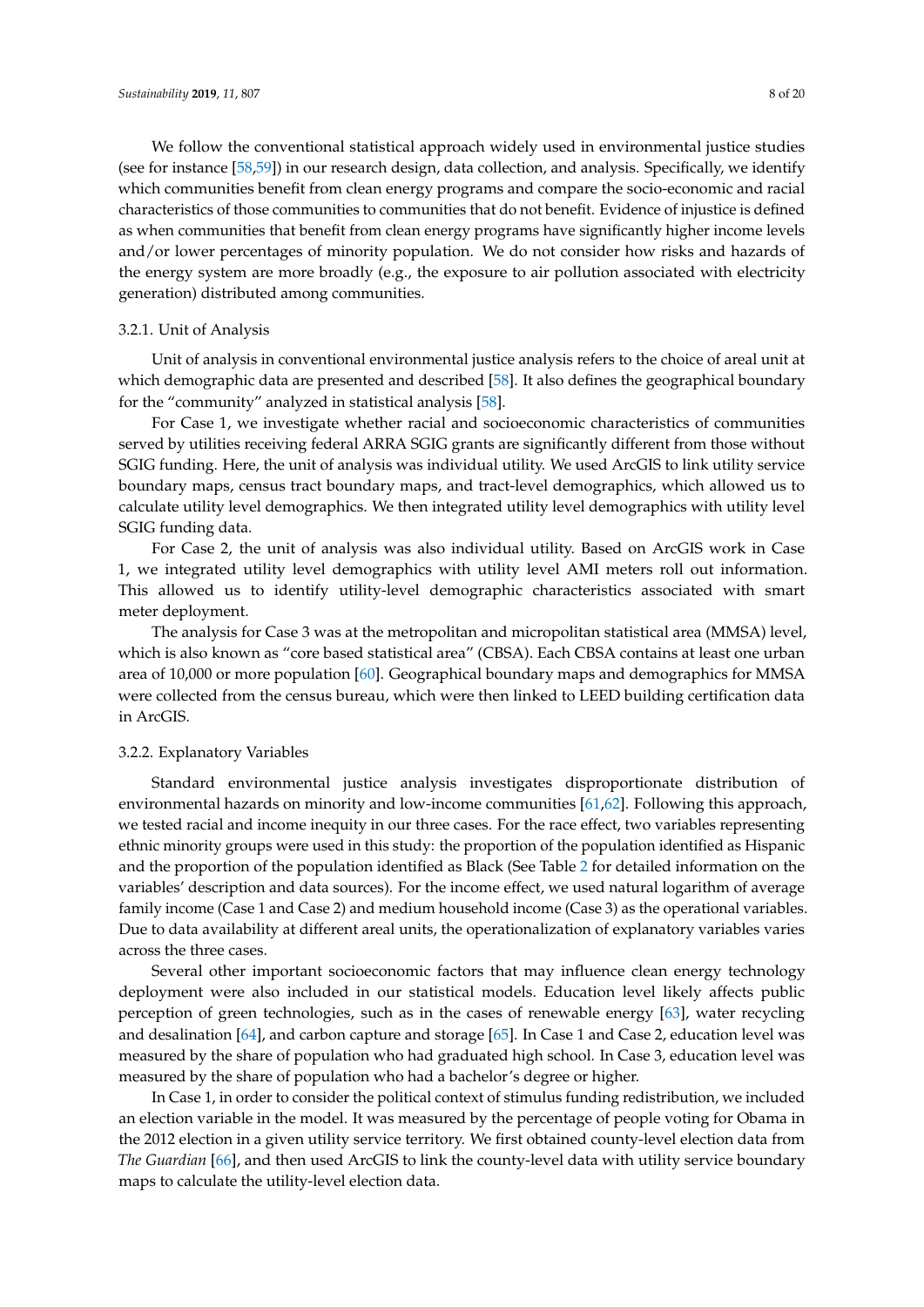Population and population density may affect energy service requirements by local communities, and it is often a determinant for energy infrastructure design and development [\[67\]](#page-19-12). In Case 1 and Case 2, we measure population density by total number of people per square meter. Natural logarithm of density and population were controlled for in statistical models of Case 1 and Case 2. In Case 3, we controlled for population, population change between 2000 and 2005 (a time period prior to most LEED certifications), and concurrent population change between 2005 and 2013, as population dynamics are likely to correlate with construction of new buildings in a region.

In Case 1 and Case 2, we also empirically tested the impact of utility ownership on the access to energy-specific federal grants and utility clean energy investments. A dummy variable for investor-owned utilities (IOUs) was included in utility-level models. Descriptive statistics for all variables are presented in Table [3.](#page-10-0)

<span id="page-9-0"></span>

|                 | Variable              | Description                                                                                                               | Source                                |  |
|-----------------|-----------------------|---------------------------------------------------------------------------------------------------------------------------|---------------------------------------|--|
|                 | ARRA dummy            | Whether or not a utility received ARRA Smart<br>Grid Investment Grant funding                                             | Energy.gov                            |  |
|                 | Per capita ARRA       | Per capita dollar Recovery Act funds received<br>by a utility                                                             | Energy.gov                            |  |
|                 | AMI penetration rates | Share of AMI meters in 2015, measured as total<br>AMI meter counts divided by total customers                             | EIA 861 Form: File 8, File 2          |  |
|                 | AMI dummy             | Whether or not smart meter roll out is taken<br>place in 2015                                                             | EIA 861 Form: File 8, File 2          |  |
|                 | Hispanic              | Share of population identifying self as Hispanic<br>or Latino                                                             | 2006-10 American<br>Community Survey  |  |
| Case 1 & Case 2 | Black                 | Share of population identifying self as Black or<br>African American                                                      | 2006-10 American<br>Community Survey  |  |
|                 | Income                | Average family income (\$) (log)                                                                                          | 2006-1-0 American<br>Community Survey |  |
|                 | Density               | Population density (log), measured as total<br>population divided by utility service territory<br>area (in square meters) | 2006-10 American<br>Community Survey  |  |
|                 | Population            | Total population in the utility service territory<br>area $(log)$                                                         | 2006–10 American<br>Community Survey  |  |
|                 | High school           | Share of population who have graduated high<br>school                                                                     | 2006-10 American<br>Community Survey  |  |
|                 | IOU                   | Whether or not an investor-owned utility                                                                                  | EIA 861 Form: File 2                  |  |
|                 | Obama vote            | Share of population voted for Obama in 2012                                                                               | The Guardian                          |  |
|                 | GovLEED               | Total number of government-owned buildings<br>certified under the LEED NC v2.0-v2.2<br>standards                          | <b>USGBC</b>                          |  |
|                 | TotalLEED             | Total number of buildings certified under the<br>LEED NC v2.0-v2.2 standards                                              | <b>USGBC</b>                          |  |
|                 | Hispanic              | Percent population identifying self as Hispanic<br>or Latino $(\%)$                                                       | 2013 American Community<br>Survey     |  |
| Case 3          | Black                 | Percent population identifying self as Black or<br>African American (%)                                                   | 2013 American Community<br>Survey     |  |
|                 | Population            | Total population (log)                                                                                                    | 2013 American Community<br>Survey     |  |
|                 | College               | Percent bachelor's degree or higher (%)                                                                                   | 2013 American Community<br>Survey     |  |
|                 | mIncome               | Median Households income (\$) (log)                                                                                       | 2013 American Community<br>Survey     |  |
|                 | %popchg00-05          | Percent population change between 2000 and<br>$2005$ (%)                                                                  | Census 2000, Census 2005              |  |
|                 | %popchg05-13          | Percent population change between 2005 and<br>$2013\,(%)$                                                                 | Census 2005, Census 2013              |  |

**Table 2.** Variable description and sources.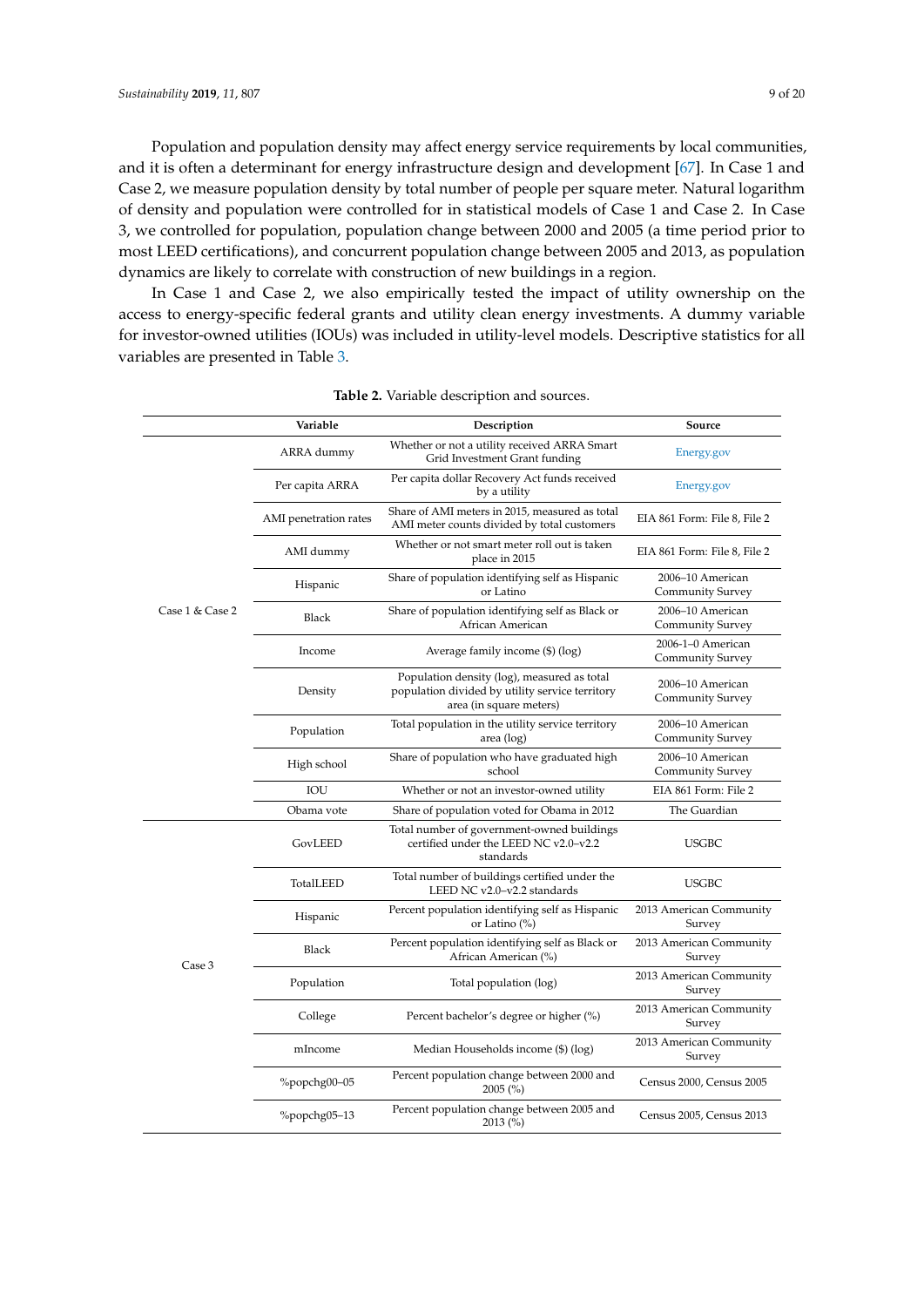<span id="page-10-0"></span>

|                 | Variables             | Obs. | Mean      | <b>SD</b> Dev | Min       | Max      |
|-----------------|-----------------------|------|-----------|---------------|-----------|----------|
| Case 1 & Case 2 | ARRA dummy            | 474  | 0.034     | 0.181         | 0.000     | 1.000    |
|                 | Per capita ARRA       | 474  | 4.559     | 31.347        | 0.000     | 375.227  |
|                 | AMI dummy             | 474  | 0.405     | 0.491         | 0.000     | 1.000    |
|                 | AMI penetration rates | 474  | 0.298     | 0.444         | 0.000     | 1.000    |
|                 | Hispanic              | 474  | 0.067     | 0.113         | 0.005     | 0.913    |
|                 | <b>Black</b>          | 474  | 0.071     | 0.128         | 0.000     | 0.826    |
|                 | Income                | 474  | 11.124    | 0.231         | 9.954     | 12.245   |
|                 | Density               | 474  | $-10.032$ | 1.786         | $-15.290$ | $-5.228$ |
|                 | Population            | 474  | 9.457     | 2.612         | 0.834     | 16.381   |
|                 | High school           | 474  | 0.355     | 0.070         | 0.056     | 0.507    |
|                 | IOU                   | 474  | 0.105     | 0.308         | 0.000     | 1.000    |
|                 | Obama vote            | 473  | 0.450     | 0.125         | 0.178     | 0.849    |
|                 | GovLEED               | 515  | 2.907     | 7.354         | 0.000     | 65.000   |
|                 | TotalLEED             | 515  | 7.122     | 17.212        | 0.000     | 142.000  |
|                 | Hispanic              | 515  | 12.577    | 17.534        | 0.400     | 99.500   |
|                 | <b>Black</b>          | 514  | 10.977    | 11.219        | 0.300     | 63.400   |
| Case 3          | Population            | 515  | 12.339    | 1.093         | 10.898    | 16.809   |
|                 | College               | 515  | 24.975    | 8.247         | 9.300     | 58.500   |
|                 | mIncome               | 515  | 10.748    | 0.219         | 9.423     | 11.424   |
|                 | %popchg00-05          | 465  | 1.615     | 6.398         | $-16.696$ | 29.917   |
|                 | %popchg05-13          | 467  | 11.749    | 16.692        | $-42.541$ | 258.584  |

**Table 3.** Descriptive Statistics.

# 3.2.3. Regression Models and Dependent Variables

In Case 1, federal subsidies for smart grid technologies were distributed through utilities in the US. We used a two-stage double hurdle model to identify communities that were particularly benefiting from the distribution of ARRA funding. The model was first proposed by Cragg [\[68\]](#page-19-13) in 1971 to allow for two independent processes. Using the two-stage double hurdle model hence allows us to explore whether community demographic characteristics play different roles in the recipient selection and grant distribution processes.

The first process was the decision to choose utility recipients for ARRA SGIG grants. The dependent variable was dichotomous, measuring whether or not a utility was selected for a SGIG grant. The second process measured the amount of ARRA SGIG grant awarded to a utility. The dependent variable was a continuous variable measuring per capita dollar amount of an ARRA SGIG grant received by a utility. Per unit subsidy has been used by past studies examining policy impact on clean technology adoption (i.e., Kerosene subsidies in India [\[69\]](#page-19-14)). Data about ARRA SGIG utility recipients and dollar amounts of awarded grants were collected and compiled from the DOE website.

Similarly in Case 2, we estimate a two-stage double hurdle model for utility smart meter roll out. In the first stage, the decision to deploy smart meters had to be made. The dependent variable measured whether or not AMI meter roll out had taken place in a given utility service territory. It was coded as 1 if the number of AMI meters installed by the utility was positive, and 0 otherwise. The second stage concerned the "intensity" of technology diffusion or market penetration of AMI meters. How many smart meters to install may depend on various factors such as funding availability, utility decision, and social acceptance. The dependent variable for the second stage was the AMI meter penetration rate in a utility service territory. In the literature, technology penetration rate is a widely used indicator of accessibility to clean technologies [\[27](#page-17-21)[,70\]](#page-19-15). Total AMI meter counts and total meter counts for each electric utility in 2015 were compiled from File 8 of Form EIA-861 from U.S. Energy Information Administration (EIA).

When technology adoption is measured by count variables (i.e., the number of solar PV arrays adopted by a residential sector [\[38\]](#page-18-9)), negative binomial models are often estimated. For Case 3,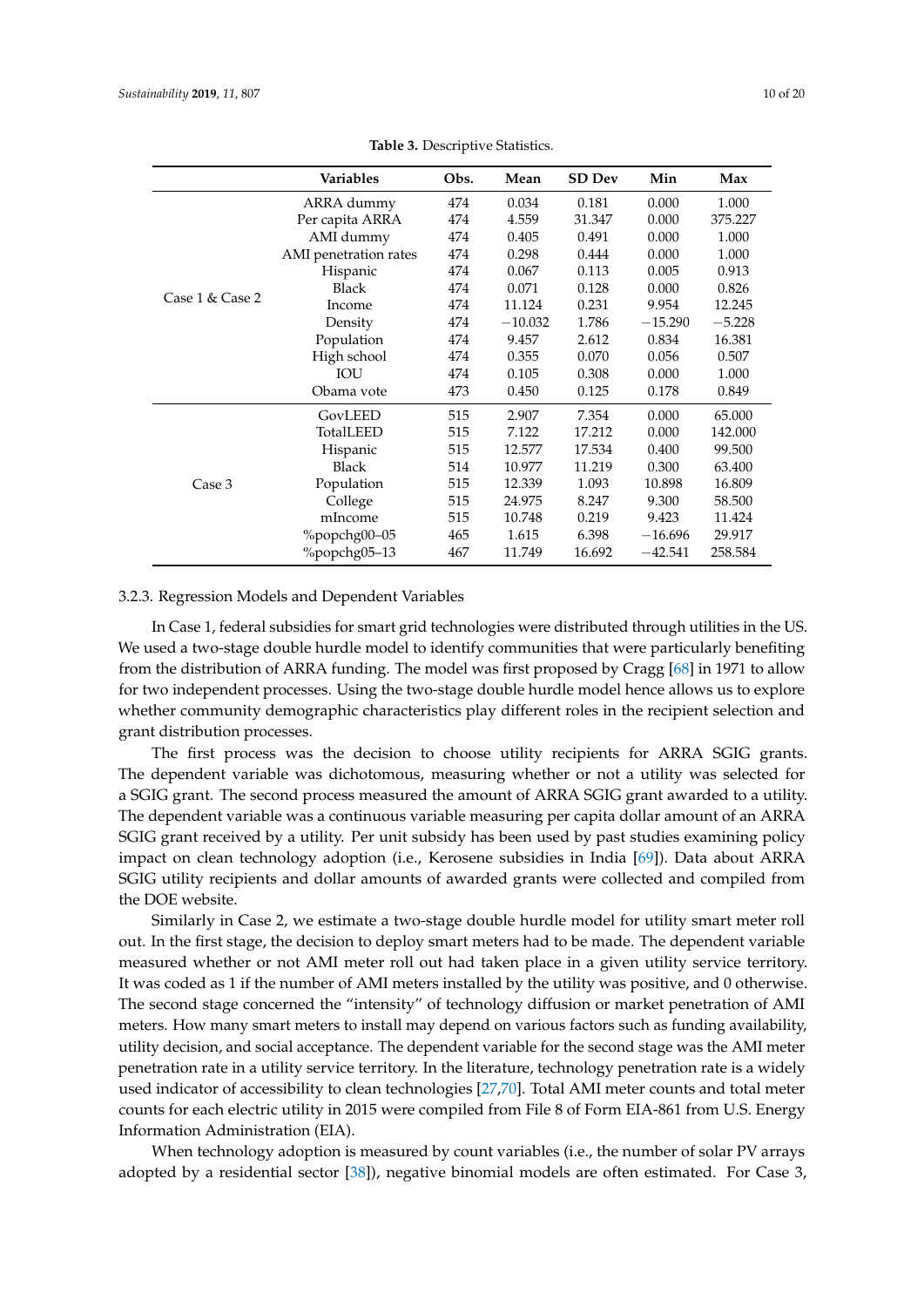we followed this approach and estimated negative binomial models to identify potential associations between demographic variables and the adoption of green buildings in American metropolitan and micropolitan statistical areas. We differentiated between public and private adoptions by using two dependent variables: counts of all LEED certified buildings and counts of only government-owned LEED certified buildings in a metropolitan or micropolitan statistical area.

All statistical models in this study were estimated using Stata. Sensitivity analyses were conducted and results are included in the Supplementary Materials.

# 3.2.4. Data Collection and Integration

The areal unit of Case 1 and 2 is utility service territory. We requested state electric utility service territory maps from public service commissions or the geographic information system (GIS) offices of all fifty states. We were able to obtain GIS shapefiles from fifteen states, including Arkansas, California, Connecticut, Indiana, Kentucky, Maine, Minnesota, Mississippi, New Jersey, New York, Ohio, South Carolina, Vermont, Wisconsin, and Wyoming. These fifteen states are pretty representative of the nation, with a high level of diversity in geographical location, climate zone, political ideology, income, and ethnic groups in our data. In 2016, 36.8% of the US population lived in these fifteen states. Utilities from the fifteen states received \$783.3 million in ARRA SGIG, accounting for 23.0% of the total. (See Figure [1](#page-11-0) for details about ARRA SGIG projects in the fifteen states). For Case 1, two states (CT and WI) were dropped from the dataset, as some of their SGIG recipients were companies owned by multiple utilities.

Census tract geographical boundary maps and tract level demographic data were obtained from the Census Bureau. We used ArcGIS and an area weighting approach to aggregate tract-level demographic data and county-level election data to utility level. The list of utilities receiving SGIG *Sustainability* **2019**, *11*, x FOR PEER REVIEW 11 of 19 funding and the amount of SGIG funding received by each utility was obtained from the <smartgrid.gov> website. Data on the count of smart meters installed by each utility were obtained from the US Energy Information Administration.

<span id="page-11-0"></span>

**Figure 1.** ARRA SGIG funding in selected states. **Figure 1.** ARRA SGIG funding in selected states.

Case 3 focuses on city-level green building adoptions in the United States. We collected Case 3 focuses on city-level green building adoptions in the United States. We collected boundary maps and demographic data for US metropolitan and micropolitan statistical areas from the Census Bureau. The LEED dataset was collected from the US Green Building Council (USGBC), which includes addresses and owner types for all buildings certified under the LEED New Construction (NC) v2.0–v2.2 standards. In light of other labeling schemes for energy-efficient buildings (e.g., EnergyStar), we use a consistent definition of new green buildings based on these LEED NC standards—a prominent certification system starting in 2004 and lasting for a decade. LEED certified buildings were geocoded in ArcGIS. The total counts of government-owned LEED buildings and all LEED buildings in each metropolitan or micropolitan statistical area were then calculated in ArcGIS and used as dependent variables for Case 3.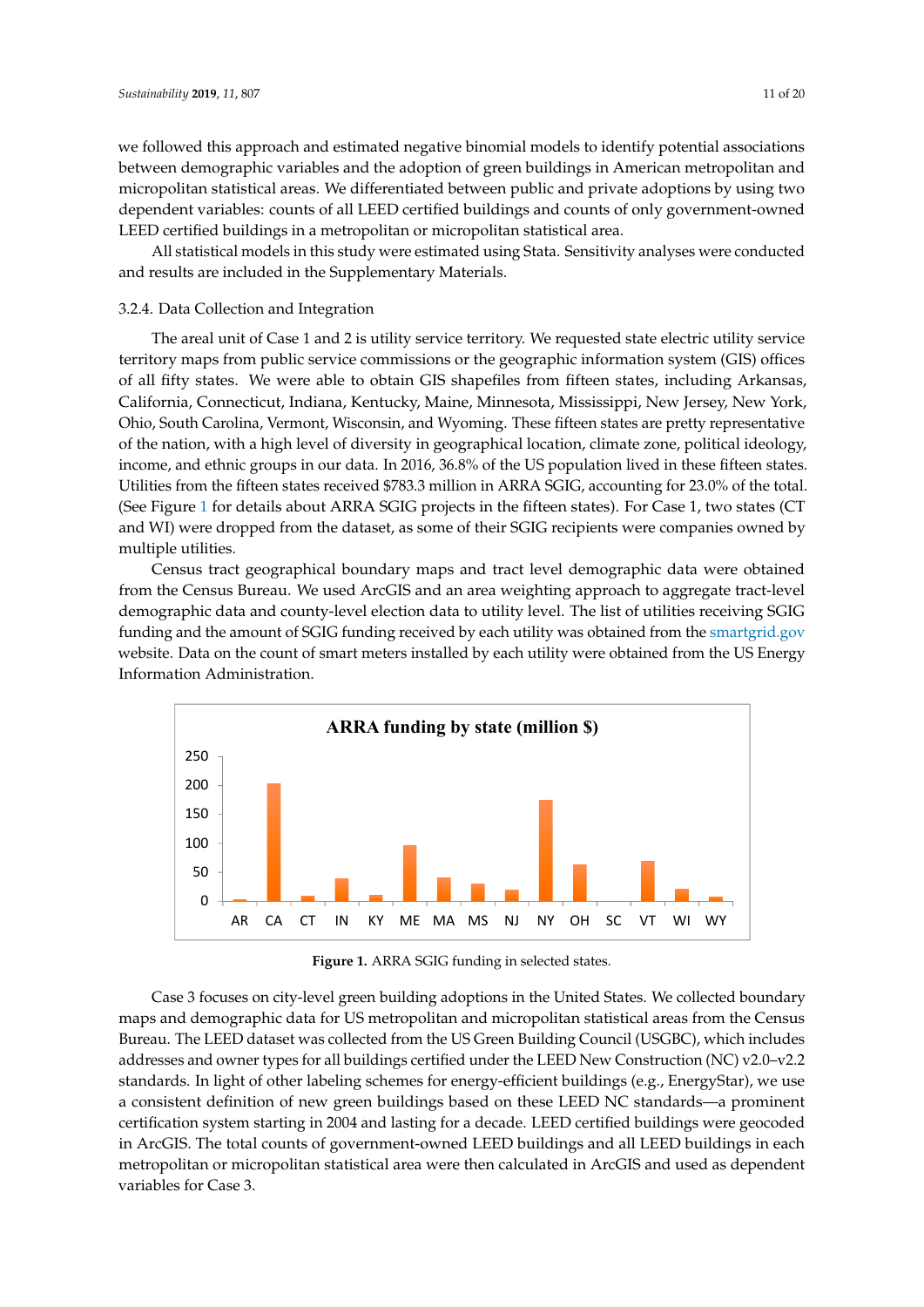# <span id="page-12-0"></span>**4. Results and Discussion**

## *4.1. Case 1: Political Distribution of ARRA SGIG*

The estimated coefficients for income are negative in both stages of Case 1, but only significant in Stage 1 (Table [4\)](#page-12-1). Hispanic and Black are all negative, but only the Hispanic variable is significant in Stage 2 of Case 1. The results demonstrate that utilities serving lower-income communities are more likely to receive SGIG funding. Yet, conditional on their receiving SGIG, utilities operating in areas with smaller shares of Hispanic population tend to receive more federal funding.

There are several reasons why projects involving more low-income customers are more likely to be selected for the SGIG. First, energy infrastructure in low-income communities may face more severe problems with aging and inadequacy in providing accurate electric bills than that in other communities. These communities often need investments in grid upgrades the most. Utilities serving those areas may take the SGIG application opportunity to plan and propose for grid infrastructure updates, leveraging federal funds to equip low-income communities with resilient and sustainable energy infrastructure. For instance, Entergy New Orleans in Louisiana has particularly highlighted in their SGIG project description that funds will be used to install smart grid technologies for low-income families to reduce energy use and electricity costs [\[71\]](#page-19-16).

Second, studies have shown that low-income consumers often have less awareness of and favorable feelings toward smart-grid and smart-meter technologies [\[72\]](#page-19-17). Without support from public funds, the low-income communities may be left behind in the nation's grid modernization process. The inclination of the DOE to award smart grid funds to lower-income groups hence contributes to a more equal outcome in infrastructure development across income groups. A closer examination of the SGIG selection criteria reveals important justice components in policy design. The SGIG policy states that selected projects shall promote power quality for all types of consumers, enable informed participation by consumers, accommodate different types of electricity generation and storage options, and enhance system efficiency and resilience [\[73\]](#page-19-18). The selection of SGIG recipients shall ensure "an efficacious portfolio of SGIG projects", with a diversity in organization types, sizes, and geographic areas [\[73\]](#page-19-18). The evidence in Table [4](#page-12-1) suggests that this directive was not idle rhetoric, at least for low-income communities.

<span id="page-12-1"></span>

|                  | Case 1: Distribution of Federal Financial Incentives<br>(Craggit Model) |                                                             | Case 2: Utility Smart Meter Roll Out<br>(Craggit Model) |                                          |  |
|------------------|-------------------------------------------------------------------------|-------------------------------------------------------------|---------------------------------------------------------|------------------------------------------|--|
| <b>VARIABLES</b> | Stage 1:<br>Whether or not a Utility<br><b>Received SGIG Funding</b>    | Stage 2:<br>Per capita Dollar SGIG<br>Received by a Utility | Stage 1:<br><b>AMI Roll out Decision</b>                | Stage 2:<br><b>AMI Penetration Rates</b> |  |
| Hispanic         | $-0.470$                                                                | $-897.7*$                                                   | $-1.313*$                                               | 0.0663                                   |  |
|                  | (1.139)                                                                 | (487.5)                                                     | (0.728)                                                 | (0.469)                                  |  |
| Black            | $-2.293$                                                                | $-287.7$                                                    | 0.270                                                   | 0.304                                    |  |
|                  | (1.421)                                                                 | (417.1)                                                     | (0.589)                                                 | (0.320)                                  |  |
| Income           | $-1.614*$                                                               | $-141.6$                                                    | 0.551                                                   | 0.146                                    |  |
|                  | (0.946)                                                                 | (491.5)                                                     | (0.380)                                                 | (0.211)                                  |  |
| Density          | 0.0831                                                                  | 39.51                                                       | $-0.149$ ***                                            | $-0.0415*$                               |  |
|                  | (0.0855)                                                                | (28.39)                                                     | (0.0395)                                                | (0.0241)                                 |  |
| Population       | $0.318***$                                                              | $-33.93$                                                    | $0.278$ ***                                             | $-0.0226$                                |  |
|                  | (0.112)                                                                 | (36.75)                                                     | (0.0325)                                                | (0.0205)                                 |  |
| High School      | $-2.175$                                                                | $-788.0$                                                    | 0.133                                                   | $1.142*$                                 |  |
|                  | (3.002)                                                                 | (1167)                                                      | (1.238)                                                 | (0.685)                                  |  |
| IOU              | $-0.102$                                                                | $-121.8$                                                    | $-0.542**$                                              | $-0.464$ ***                             |  |
|                  | (0.434)                                                                 | (80.16)                                                     | (0.228)                                                 | (0.144)                                  |  |
| Obama vote       | $3.129**$                                                               | 315.0                                                       |                                                         |                                          |  |
|                  | (1.218)                                                                 | (512.5)                                                     |                                                         |                                          |  |
| Constant         | 12.93                                                                   | 2722                                                        | $-10.49**$                                              | $-1.510$                                 |  |
|                  | (10.62)                                                                 | (5120)                                                      | (4.572)                                                 | (2.539)                                  |  |
| Observations     | 473                                                                     | 473                                                         | 474                                                     | 474                                      |  |

**Table 4.** Results of Case 1 and 2: SGIG funding and AMI roll-out.

Standard errors in parentheses. \*\*\* *p* < 0.01, \*\* *p* < 0.05, \* *p* < 0.1.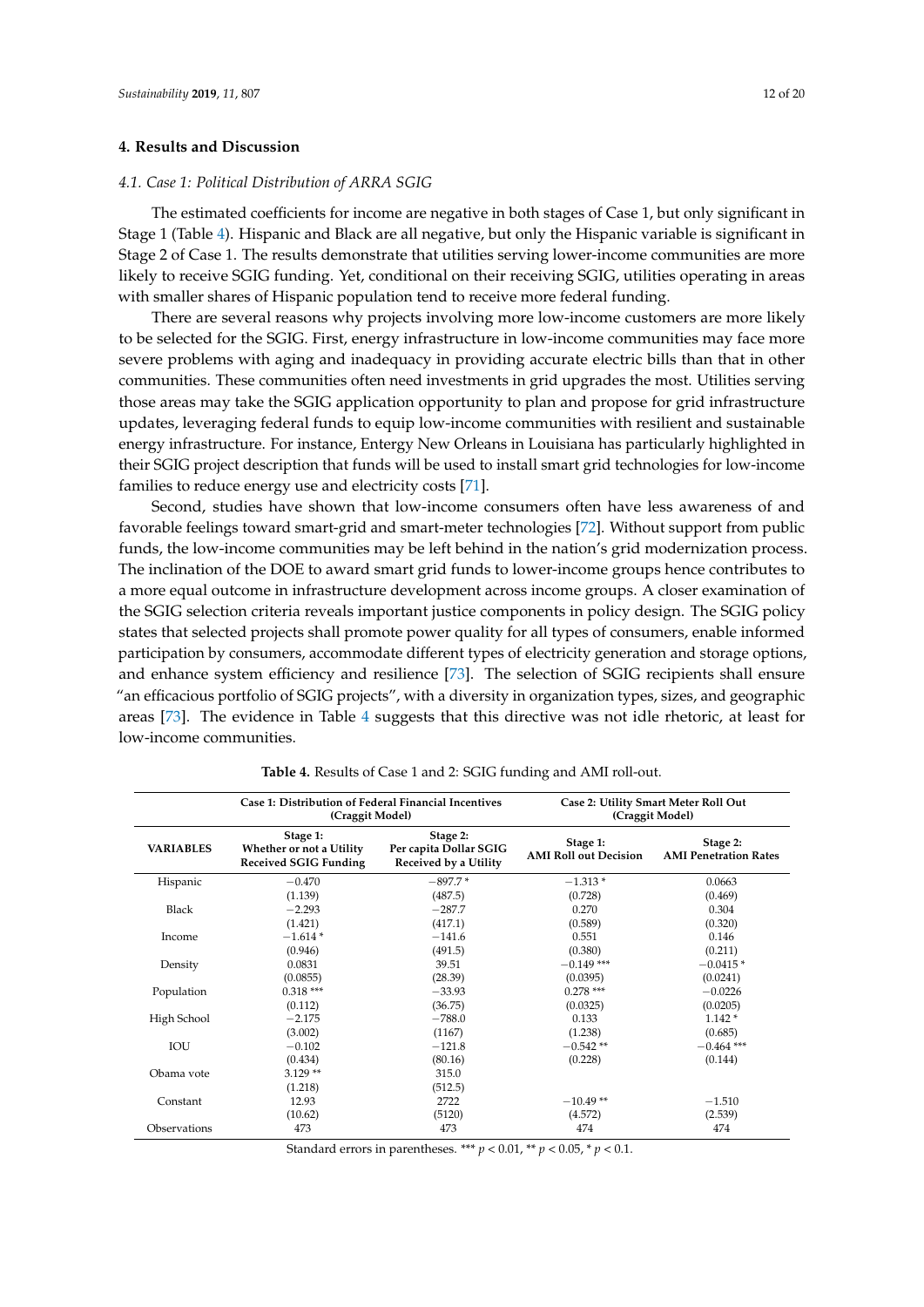Results for Stage 2 in Case 1 show that, among all recipients, utilities serving a larger Hispanic community tends to be funded on smaller-scale SGIG projects. Utilities serving larger Hispanic populations may face greater opposition from their customers for modern energy infrastructure and services. A lack of technical experience combined with a large, inexperienced customer segment may restrict these utilities to pilot- or smaller-scale smart-grid deployments.

The percentage of population that voted for Obama in 2012 and total population served by the utility affect the SGIG program selection, but not the amount of funding awarded. Utilities receiving SGIG funding are more likely to operate in areas with more liberal voters, and they are also more likely to serve a larger group of customers. Population density, education, or utility ownership did not have significant impact on who was awarded SGIG funding or the amount of funding awarded.

# *4.2. Case 2: Utility Smart Meter Roll Out*

Case 2 exhibits some inequalities in utility smart meter deployment. The estimated coefficient for Hispanic is negative and significant in Stage 1 of Case 2. This indicates that utilities serving smaller Hispanic populations are more likely to initiate smart meter roll out in their service territory. The technology deployment process, closely regulated by public service commissions or local governments, has led to racial inequity in the siting of clean energy infrastructure.

It is usually large cities, such as Houston and Los Angeles, that are more likely to attract Hispanic population. Most of the Hispanic population resides in urban areas [\[74\]](#page-19-19). This indicates that utilities serving the urban Hispanic population may be lagging behind in providing up-to-date modern intelligent energy infrastructure to their customers. Given the data and analysis in Case 2, these utilities may have difficulties keeping pace with new infrastructure deployment demands within a high population growth region. Alternatively, language barriers or other priorities may mean these utilities face less pressure to install this technology. Future research is needed to investigate whether demographic changes in these cities likely exaggerate the racial inequalities in access to clean energy technology infrastructure.

As of 2012, over 80% of smart meters were installed by IOUs [\[75\]](#page-19-20). For these privately-owned companies, smart-meter and smart-grid investments are reviewed in the context of general rate case proceedings. To ensure cost-effective technology deployment, state public service commissions (e.g., Ohio Case No. 05-1500-EL-COI) often require IOUs to identify and group customer classes, and to evaluate costs and benefits accrued to customers, before they invest in smart meters. This policy design may explain the results of Stage 1 in Case 2, as utilities' cost-benefit analysis (CBA) results for smart-meter investment vary greatly, depending on the racial and socioeconomic characteristics of their customer groups. Some disadvantaged and vulnerable communities (e.g., Hispanics) may be left behind in the grid modernization process if they cannot pass CBA tests required by utility regulators. Although the intent of a cost-benefit test for utility investments is to make sure energy services are affordable to all people, this policy design choice may have impaired racial equality in utility clean energy deployment.

Publicly owned utilities, especially municipally-owned utilities, often operate as a functional unit of city governments. Their governance structures are similar to other local government agencies. Energy customers are also voters who elect the officials governing the utility. Therefore, municipal utilities tend to be more responsive and flexible to customer needs, and more innovative in deploying clean energy technologies [\[76\]](#page-19-21). This explains the significant and negative coefficients for the IOU variable in Case 2: publicly-owned utilities are more likely to start smart-meter roll out and are more successful in technology implementation than IOUs. Another reason might be that IOUs have to go through the regulatory hurdle to make new investments, while municipally owned utilities and cooperatives do not.

Results for Stage 2 in Case 2 in Table [4](#page-12-1) show that, after utilities commit themselves in smart-meter deployment, there is no significant disparity in technology penetration across racial or socioeconomic groups. In the technology implementation process, many state PSCs require utilities to provide a smart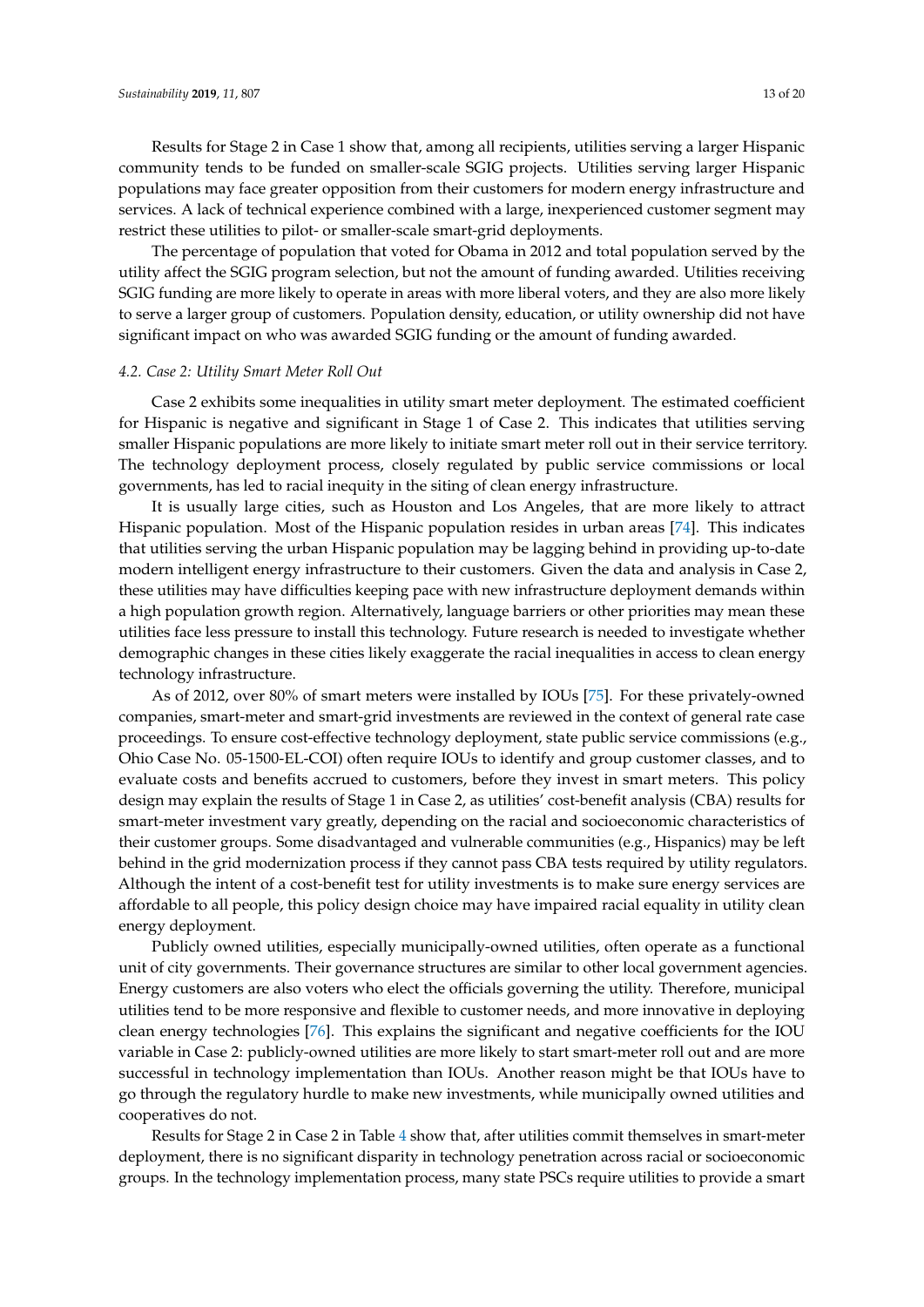meter opt-out option (i.e., Michigan PSC Order (September 11, 2012), Case No. U-17000). This allows customers to quit smart meters and keep their traditional analog meters. Opt-out options recognize different public perceptions of new technologies, which may have contributed to the equity and fairness in smart meter implementation (i.e., recognition justice).

In addition, the estimated coefficient for education is positive and significant in Stage 2, Case 2. This shows that education plays a positive role in technology implementation: better-educated communities are associated with higher smart-meter penetration rates. This confirms previous findings on the positive role of education on social acceptance of clean energy technology [\[77\]](#page-19-22).

Estimated coefficients for density are negative and significant in both Stages of Case 2. Density matters for both the initiation of smart-meter roll out projects and the intensity of technology implementation. Smart meters seem to diffuse slower in more densely populated areas. Utilities with low-customer densities or geographically dispersed territories may have the greatest savings potential for smart meters: it is much easier for them to justify their investment based on operational cost saving (i.e., avoided meter reading, remote connections/disconnections) [\[78\]](#page-20-0).

### *4.3. Case 3: Municipal Government Adoption of Green Buildings*

Results of the third empirical case are presented in Table [5.](#page-15-0) We find that total counts of green buildings (both total LEED and government-owned LEED) are highly and positively correlated with population growth rates of metropolitan or micropolitan statistical areas between 2005 and 2013. Unsurprisingly, fast-growing urban areas tend to see more new construction, and thus are more likely to see more new green (e.g., energy efficient) building construction. Conditional on that background growth rate, new green-certified buildings show very strong tendencies to be located in areas with fewer minorities and with more highly educated residents, although the income effect is not significant. The subset of those buildings that are government owned, however, tend to be more equally distributed across both income and racial groups. Thus, while government-owned LEED buildings still tend to be built in more highly-educated urban areas, they are at least neutral with respect to race and income. The private sector, on the other hand, exhibits a tendency to certify new green buildings in more white urban areas. The significant race and education factors, combined with an insignificant role of income, raise important justice concerns and warrant additional investigation about causes.

Public green procurement policies can have positive spillover effects on private-sector demand for green infrastructure [\[45\]](#page-18-16). What the results in Table [5](#page-15-0) show, however, may warrant concern from the perspective of equity. The neutrality (with respect to common EJ variables) of the government procurement evident in Table [5](#page-15-0) is not matched by the overall adoption of green buildings, which suggests that stimulating the private sector may not translate into similar neutrality of adoption. Public procurement may spur inequitable private adoption spillovers. It also may be the case that much of the government-owned LEED building adoption is driven by state and local rules that tend to bind only on government buildings (rather than private sector building stock). Thus, Table [5](#page-15-0) results may reflect a difference in the urban areas that have stricter requirements for new public building construction as much as it does a bias in how public procurement stimulates adoption in the private sector. Although governments have often used procurement policies to promote equality on the basis of race, ethnicity, and gender [\[79\]](#page-20-1), our results show that the ultimate impact of government procurement on green building adoptions can be unequal.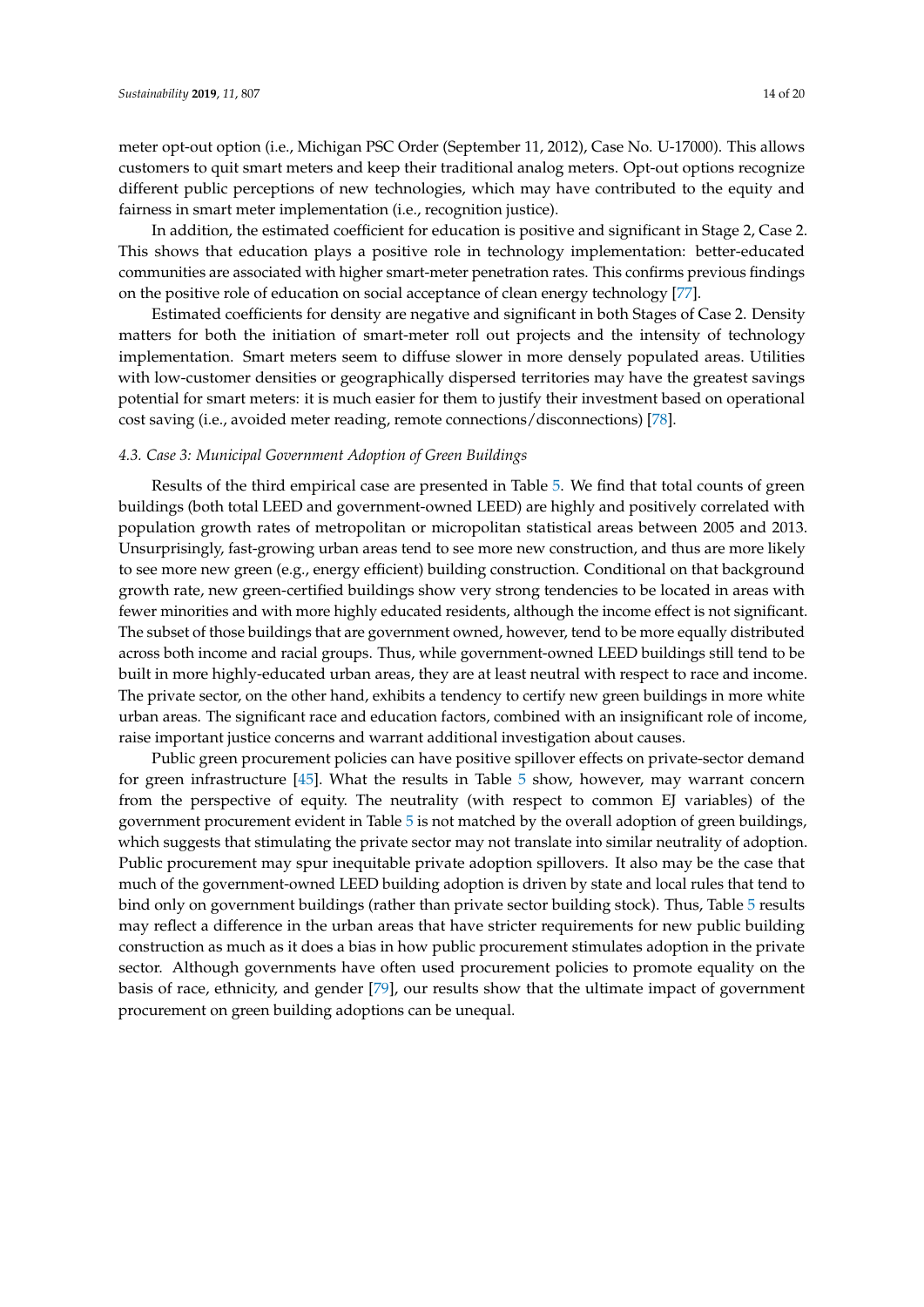<span id="page-15-0"></span>

| <b>VARIABLES</b>   | <b>Government-Owned LEED Buildings</b><br>(Negative Binomial) |              |              | <b>Total LEED Buildings</b><br>(Negative Binomial) |                |                |
|--------------------|---------------------------------------------------------------|--------------|--------------|----------------------------------------------------|----------------|----------------|
|                    | (1)                                                           | (2)          | (3)          | (1)                                                | (2)            | (3)            |
| Hispanic           | 0.00550                                                       | 0.00258      | 0.00275      | $-0.00769$ ***                                     | $-0.00916$ *** | $-0.00938$ *** |
|                    | (0.00395)                                                     | (0.00428)    | (0.00416)    | (0.00275)                                          | (0.00299)      | (0.00287)      |
| Black              | $-0.000462$                                                   | $-0.00131$   | $-0.00434$   | $-0.0142$ ***                                      | $-0.0155$ ***  | $-0.0162$ ***  |
|                    | (0.00617)                                                     | (0.00643)    | (0.00642)    | (0.00421)                                          | (0.00435)      | (0.00434)      |
| Population         | $0.851$ ***                                                   | $0.883$ ***  | $0.898***$   | $0.950$ ***                                        | $0.973$ ***    | $0.972$ ***    |
|                    | (0.0620)                                                      | (0.0698)     | (0.0673)     | (0.0408)                                           | (0.0449)       | (0.0436)       |
| College            | $0.0658$ ***                                                  | $0.0691$ *** | $0.0658$ *** | $0.0589$ ***                                       | $0.0593$ ***   | $0.0587$ ***   |
|                    | (0.00849)                                                     | (0.00884)    | (0.00883)    | (0.00577)                                          | (0.00599)      | (0.00594)      |
| mIncome            | $-0.115$                                                      | $-0.500$     | $-0.470$     | $-0.0287$                                          | $-0.235$       | $-0.239$       |
|                    | (0.391)                                                       | (0.422)      | (0.419)      | (0.272)                                            | (0.291)        | (0.287)        |
| %popchg0005        |                                                               | 0.00799      |              |                                                    | $-0.000504$    |                |
|                    |                                                               | (0.0102)     |              |                                                    | (0.00682)      |                |
| $\%$ popchg $0513$ |                                                               |              | $0.0135$ *** |                                                    |                | $0.00421*$     |
|                    |                                                               |              | (0.00488)    |                                                    |                | (0.00245)      |
| Constant           | $-10.88$ ***                                                  | $-7.216*$    | $-7.778*$    | $-11.71$ ***                                       | $-9.755$ ***   | $-9.734$ ***   |
|                    | (3.870)                                                       | (4.174)      | (4.122)      | (2.709)                                            | (2.911)        | (2.854)        |
| Observations       | 514                                                           | 464          | 466          | 514                                                | 464            | 466            |

**Table 5.** Results of Case 3: new LEED building construction.

Standard errors in parentheses. \*\*\*  $p < 0.01$ , \*\*  $p < 0.05$ , \*  $p < 0.1$ .

# **5. Conclusions**

Sustainable energy transition efforts driven by multi-level government actions can have significant justice implications. This paper offers both theoretical and empirical analyses that contribute to the emerging energy justice literature from a policy perspective. We first propose a policy evaluation framework that explicitly links clean energy policy design choices to important justice considerations. Critical policy design choices that can bear on important justice considerations are discussed. To offer more empirical evidence, our empirical cases then explore the distributive justice implications of three clean energy policies and programs at the federal, utility, and city levels in the US. Based on our theoretical framework and three empirical cases, we conclude this paper by offering several implications for equitable energy policymaking. We are limiting our conclusions to the three cases, and this is not an attempt to generalize across all energy programs and policies.

First, examining energy justice from a policy perspective can be complicated, as inequalities can occur in different dimensions. Public policies can directly affect who deploys clean energy through incentives and regulations. They also have indirect justice implications through their influence on energy market prices or private sector adoption of clean energy. The distribution of policy costs may raise additional justice concerns (See Granqvist and Grover [\[51\]](#page-18-22), for instance, for a discussion of how the large cost of clean energy infrastructure can and should be fairly distributed across social groups). Moreover, some policy impacts are second-order environmental benefits resulting from the replacement of fossil fuel generation by clean energy. Future extension to this work should explore whether or not ensuring distributive justice in clean energy investments and regulation outcomes improves the second-order environmental justice.

Second, our empirical analyses show that clean energy program designs incorporate justice components to varying degrees in our cases. Guided by the policy goal of diversity and inclusion, the selection of SGIG projects tends to favor low-income groups, although the Hispanic population is in a disadvantaged position in terms of the amount of funding received. Regulation of clean energy investments by IOUs often follows the dominant economic approach that pursues efficient outcomes. There is little attention in policy design in these areas to fulfill justice principles. Utility regulation likely produces inequality in the decision of technology rollouts. Public procurement at the state and city levels lead to a relatively equal distribution of LEED certified public buildings, but this does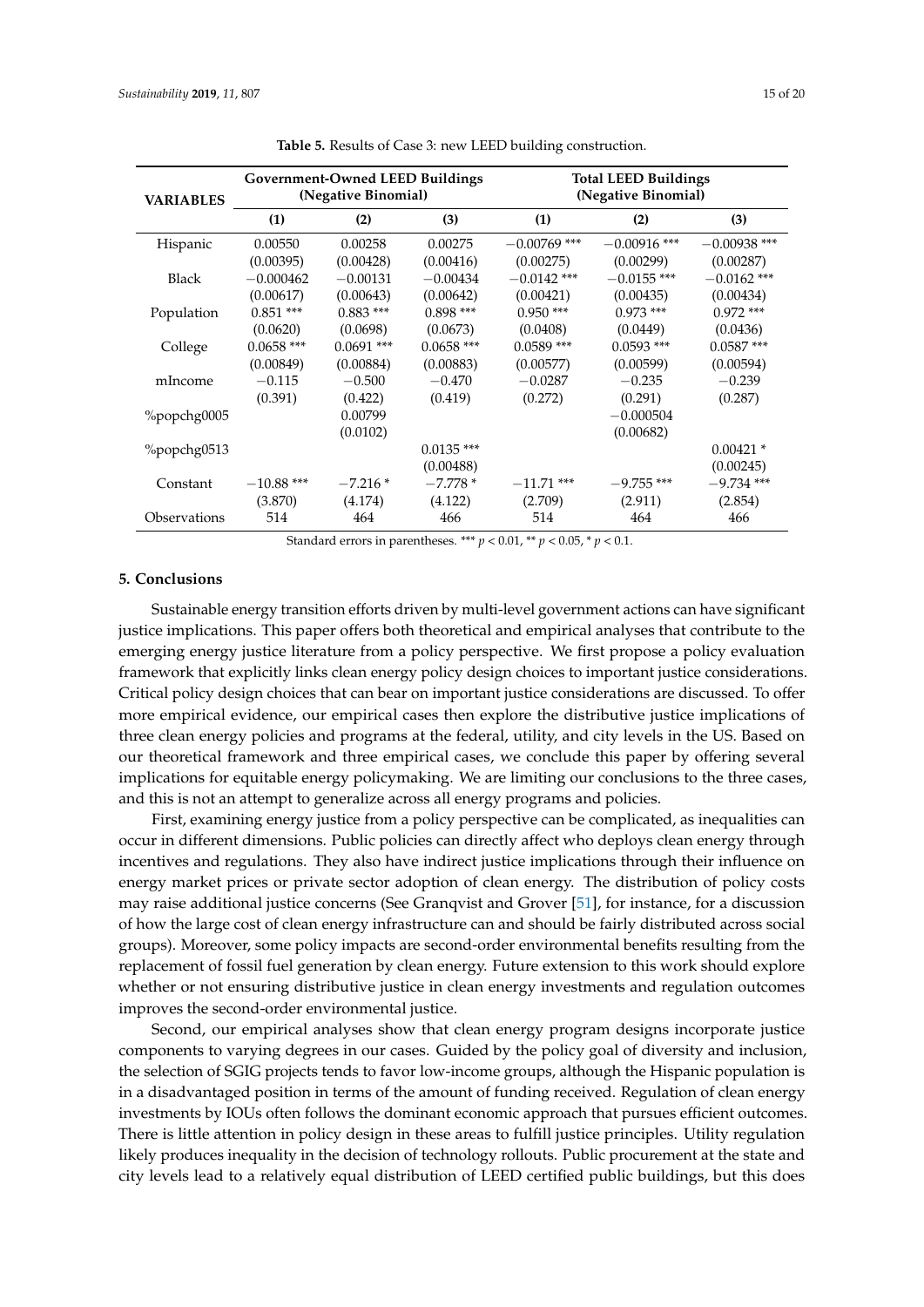not translate into equal adoptions by the private sector. While the primary goal of these policies is to facilitate energy transition and climate mitigation, more attention may be needed to more evenly spread the gains beyond the advantaged and politically vital groups in society.

Third, our theoretical discussion tentatively links policy design choices to various aspects of energy justice. Policies affecting energy justice can take many forms, and we offered brief examples of financial, regulatory, and procurement aspects. Each revealed some core theoretical justice elements in addition to empirical evidence on equity concerns. It serves as an important step to integrate energy justice considerations in energy policy making. However, it is not the goal of this study to establish causal relationships between policy design variables and distributive justice outcomes. Future work could also investigate the links between procedural/recognition justice and distributive justice.

While our study provides insights into three empirical clean energy programs, it should be considered only a first step in examining energy justice from a policy perspective. These cases emphasize governmental actors, but many critical justice aspects of clean energy policies and programs involve nongovernmental actors like households and private utilities. Even as clean energy programs can more or less promote equitable distributions, power and governance structures in the context of broader institutions (e.g., regulated markets, taxation systems) recommend more comprehensive examinations.

Future research should investigate other widely adopted clean energy policies and programs, such as net metering policies, electric vehicle tax credits and home retrofit offerings. While our study of all utilities in fifteen US states provides important information at a statistical level, future research can develop more comprehensive datasets for a nationwide analysis. In addition, energy justice analysis at different levels of spatial specificity, for instance, the census tract or block levels, should be conducted. Where good data are available, additional studies could focus on individual household level, examine specific clean energy technology adoption options, and how technology deployment correlates with household socioeconomic and racial characteristics.

**Supplementary Materials:** Supplementary materials can be accessed at: [http://www.mdpi.com/2071-1050/11/](http://www.mdpi.com/2071-1050/11/3/807/s1) [3/807/s1.](http://www.mdpi.com/2071-1050/11/3/807/s1)

**Author Contributions:** Conceptualization, S.Z. and D.S.N.; methodology, S.Z. and D.S.N.; formal analysis, S.Z.; writing—original draft preparation, S.Z. and D.S.N.; writing—review and editing, S.Z. and D.S.N.; supervision, D.S.N.

**Funding:** This research was funded by the Political Economy and Environmental Research Fellowship at the School of Public and Environmental Affairs, Indiana University-Purdue University Indianapolis.

**Acknowledgments:** The authors would like to thank the editors and anonymous reviewers for their constructive comments that help greatly improve the final version of this paper. They also would like to thank participants in the APPAM 2017 conference panel "Accelerating Adoption: Design and Impacts of Clean Energy Policy" for their constructive comments and suggestions. Finally, the authors would like to thank Chaise Cope for her excellent research assistance. The authors are responsible for any remaining errors.

**Conflicts of Interest:** The authors declare no conflict of interest. The funders had no role in the design of the study; in the collection, analyses, or interpretation of data; in the writing of the manuscript, or in the decision to publish the results.

### **References**

- <span id="page-16-0"></span>1. Sovacool, B.K.; Burke, M.; Baker, L.; Kotikalapudi, C.K.; Wlokas, H. New frontiers and conceptual frameworks for energy justice. *Energy Policy* **2017**, *105*, 677–691. [\[CrossRef\]](http://dx.doi.org/10.1016/j.enpol.2017.03.005)
- <span id="page-16-1"></span>2. Hernández, D. Sacrifice along the energy continuum: A call for energy justice. *Environ. Justice* **2015**, *8*, 151–156. [\[CrossRef\]](http://dx.doi.org/10.1089/env.2015.0015) [\[PubMed\]](http://www.ncbi.nlm.nih.gov/pubmed/27053980)
- <span id="page-16-2"></span>3. Sovacool, B.; Dworkin, M. Energy justice: Conceptual insights and practical applications. *Appl. Energy* **2015**, *142*, 435–444. [\[CrossRef\]](http://dx.doi.org/10.1016/j.apenergy.2015.01.002)
- <span id="page-16-3"></span>4. Jenkins, K.; McCauley, D.; Heffron, R.; Stephan, H.; Rehner, R. Energy justice: A conceptual review. *Energy Res. Soc. Sci.* **2016**, *11*, 174–182. [\[CrossRef\]](http://dx.doi.org/10.1016/j.erss.2015.10.004)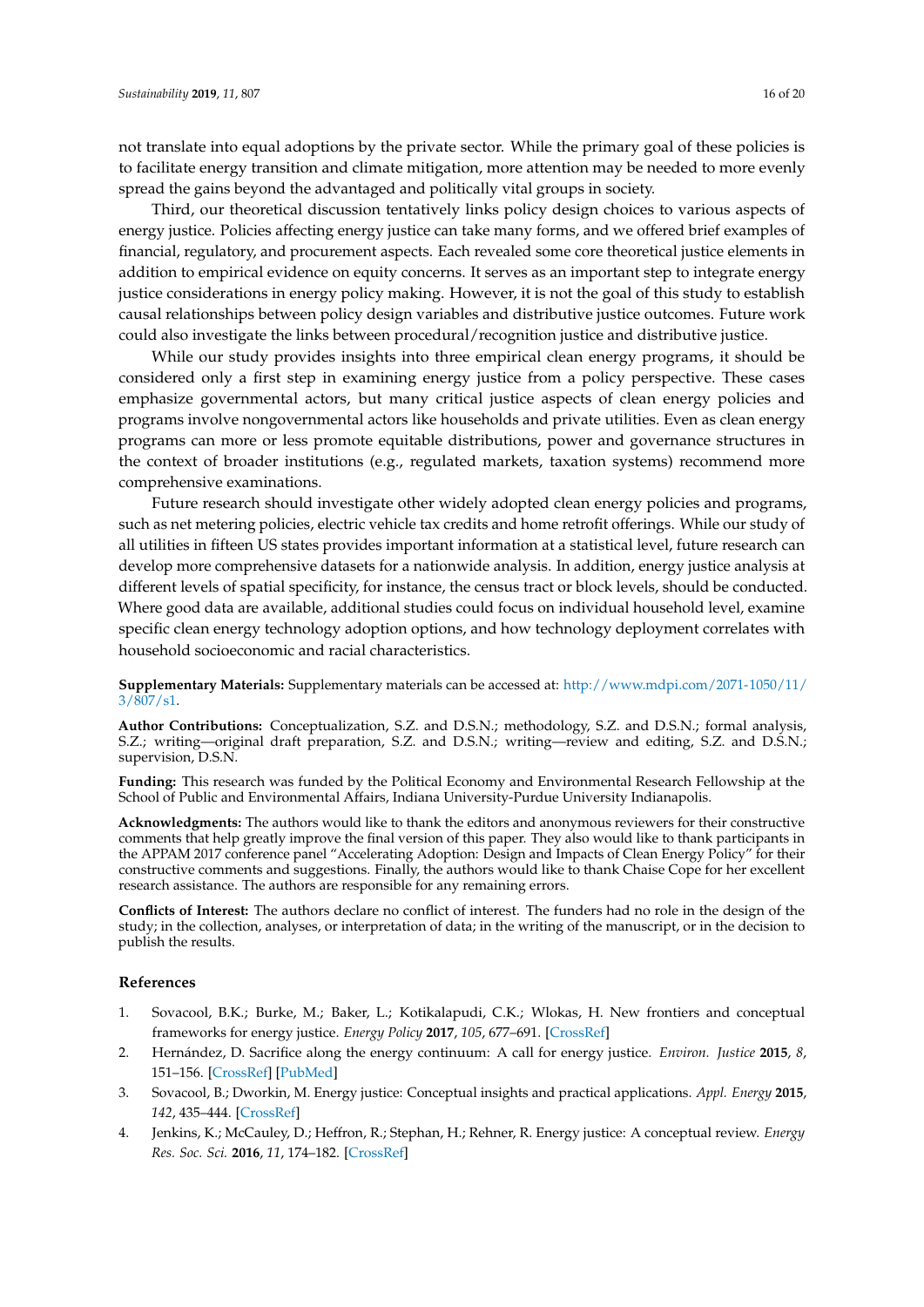- <span id="page-17-0"></span>5. Walker, G.; Day, R. Fuel poverty as injustice: Integrating distribution, recognition and procedure in the struggle for affordable warmth. *Energy Policy* **2012**, *49*, 69–75. [\[CrossRef\]](http://dx.doi.org/10.1016/j.enpol.2012.01.044)
- <span id="page-17-1"></span>6. Gross, C. Community perspectives of wind energy in Australia: The application of a justice and community fairness framework to increase social acceptance. *Energy Policy* **2007**, *35*, 2727–2736. [\[CrossRef\]](http://dx.doi.org/10.1016/j.enpol.2006.12.013)
- <span id="page-17-2"></span>7. Cotton, M. Fair fracking? Ethics and environmental justice in United Kingdom shale gas policy and planning. *Local Environ.* **2017**, *22*, 185–202. [\[CrossRef\]](http://dx.doi.org/10.1080/13549839.2016.1186613)
- <span id="page-17-3"></span>8. Hall, S.M. Energy justice and ethical consumption: Comparison, synthesis and lesson drawing. *Local Environ.* **2013**, *18*, 422–437. [\[CrossRef\]](http://dx.doi.org/10.1080/13549839.2012.748730)
- <span id="page-17-4"></span>9. McCauley, D.A.; Heffron, R.J.; Stephan, H.; Jenkins, K. Advancing energy justice: The triumvirate of tenets. *Int. Energy Law Rev.* **2013**, *32*, 107–110.
- <span id="page-17-5"></span>10. Speck, S. Energy and carbon taxes and their distributional implications. *Energy Policy* **1999**, *27*, 659–667. [\[CrossRef\]](http://dx.doi.org/10.1016/S0301-4215(99)00059-2)
- 11. Rausch, S.; Metcalf, G.E.; Reilly, J.M. Distributional impacts of carbon pricing: A general equilibrium approach with micro-data for households. *Energy Econ.* **2011**, *33*, S20–S33. [\[CrossRef\]](http://dx.doi.org/10.1016/j.eneco.2011.07.023)
- <span id="page-17-6"></span>12. Fischer, C.; Pizer, W.A. *Equity Effects in Energy Regulation*; National Bureau of Economic Research: Cambridge, MA, USA, 2017.
- <span id="page-17-7"></span>13. Grover, D.; Daniels, B. Social equity issues in the distribution of feed-in tariff policy benefits: A cross sectional analysis from England and Wales using spatial census and policy data. *Energy Policy* **2017**, *106*, 255–265. [\[CrossRef\]](http://dx.doi.org/10.1016/j.enpol.2017.03.043)
- <span id="page-17-8"></span>14. Klinsky, S.; Dowlatabadi, H. Conceptualizations of justice in climate policy. *Clim. Policy* **2009**, *9*, 88–108. [\[CrossRef\]](http://dx.doi.org/10.3763/cpol.2007.0468)
- <span id="page-17-9"></span>15. Walker, G.; Simcock, N.; Day, R.J.E.R.; Science, S. Necessary energy uses and a minimum standard of living in the United Kingdom: Energy justice or escalating expectations? *Energy Res. Soc. Sci.* **2016**, *18*, 129–138. [\[CrossRef\]](http://dx.doi.org/10.1016/j.erss.2016.02.007)
- <span id="page-17-10"></span>16. Burke, M.J.; Stephens, J.C. Energy democracy: Goals and policy instruments for sociotechnical transitions. *Energy Res. Soc. Sci.* **2017**, *33*, 35–48. [\[CrossRef\]](http://dx.doi.org/10.1016/j.erss.2017.09.024)
- <span id="page-17-11"></span>17. Miller, C.A.; Iles, A.; Jones, C.F. The social dimensions of energy transitions. *Sci. Cult.* **2013**, *22*, 135–148. [\[CrossRef\]](http://dx.doi.org/10.1080/09505431.2013.786989)
- <span id="page-17-12"></span>18. Munro, P.; van der Horst, G.; Healy, S. Energy justice for all? Rethinking Sustainable Development Goal 7 through struggles over traditional energy practices in Sierra Leone. *Energy Policy* **2017**, *105*, 635–641. [\[CrossRef\]](http://dx.doi.org/10.1016/j.enpol.2017.01.038)
- <span id="page-17-13"></span>19. Alvial-Palavicino, C.; Ureta, S. Economizing justice: Turning equity claims into lower energy tariffs in Chile. *Energy Policy* **2017**, *105*, 642–647. [\[CrossRef\]](http://dx.doi.org/10.1016/j.enpol.2017.02.013)
- <span id="page-17-14"></span>20. Islar, M.; Brogaard, S.; Lemberg-Pedersen, M. Feasibility of energy justice: Exploring national and local efforts for energy development in Nepal. *Energy Policy* **2017**, *105*, 668–676. [\[CrossRef\]](http://dx.doi.org/10.1016/j.enpol.2017.03.004)
- <span id="page-17-15"></span>21. Vedung, E. Policy instruments: Typologies and theories. In *Carrots, Sticks, and Sermons: Policy Instruments and Their Evaluation*; Bemelmans0Widec, M.-L., Rist, R.C., Vedung, E., Eds.; Transaction Publishers: New Brunswick, NJ, USA, 1998; pp. 21–58.
- <span id="page-17-16"></span>22. Bardach, E.; Patashnik, E.M. *A Practical Guide for Policy Analysis: The Eightfold Path to More Effective Problem Solving*; CQ Press: Washington, DC, USA, 2015.
- <span id="page-17-17"></span>23. Carley, S. The era of state energy policy innovation: A review of policy instruments. *Rev. Policy Res.* **2011**, *28*, 265–294. [\[CrossRef\]](http://dx.doi.org/10.1111/j.1541-1338.2011.00495.x)
- <span id="page-17-18"></span>24. Carley, S.; Browne, T.R. Innovative US energy policy: A review of states' policy experiences. *Wiley Interdiscip. Rev.* **2013**, *2*, 488–506. [\[CrossRef\]](http://dx.doi.org/10.1002/wene.58)
- <span id="page-17-19"></span>25. American Public Power Association. *2016–2017 Public Power Annual Directory & Statistical Report*; American Public Power Association: Arlington, VA, USA, 2017.
- <span id="page-17-20"></span>26. Hirst, E.; Brown, M. Closing the efficiency gap: Barriers to the efficient use of energy. *Resour. Conserv. Recycl.* **1990**, *3*, 267–281. [\[CrossRef\]](http://dx.doi.org/10.1016/0921-3449(90)90023-W)
- <span id="page-17-21"></span>27. Zhou, S.; Matisoff, D.C. Advanced Metering Infrastructure Deployment in the United States: The Impact of Polycentric Governance and Contextual Changes. *Rev. Policy Res.* **2016**, *33*, 646–665. [\[CrossRef\]](http://dx.doi.org/10.1111/ropr.12203)
- <span id="page-17-22"></span>28. Oppenheim, J. The United States regulatory compact and energy poverty. *Energy Res. Soc. Sci.* **2016**, *18*, 96–108. [\[CrossRef\]](http://dx.doi.org/10.1016/j.erss.2016.04.022)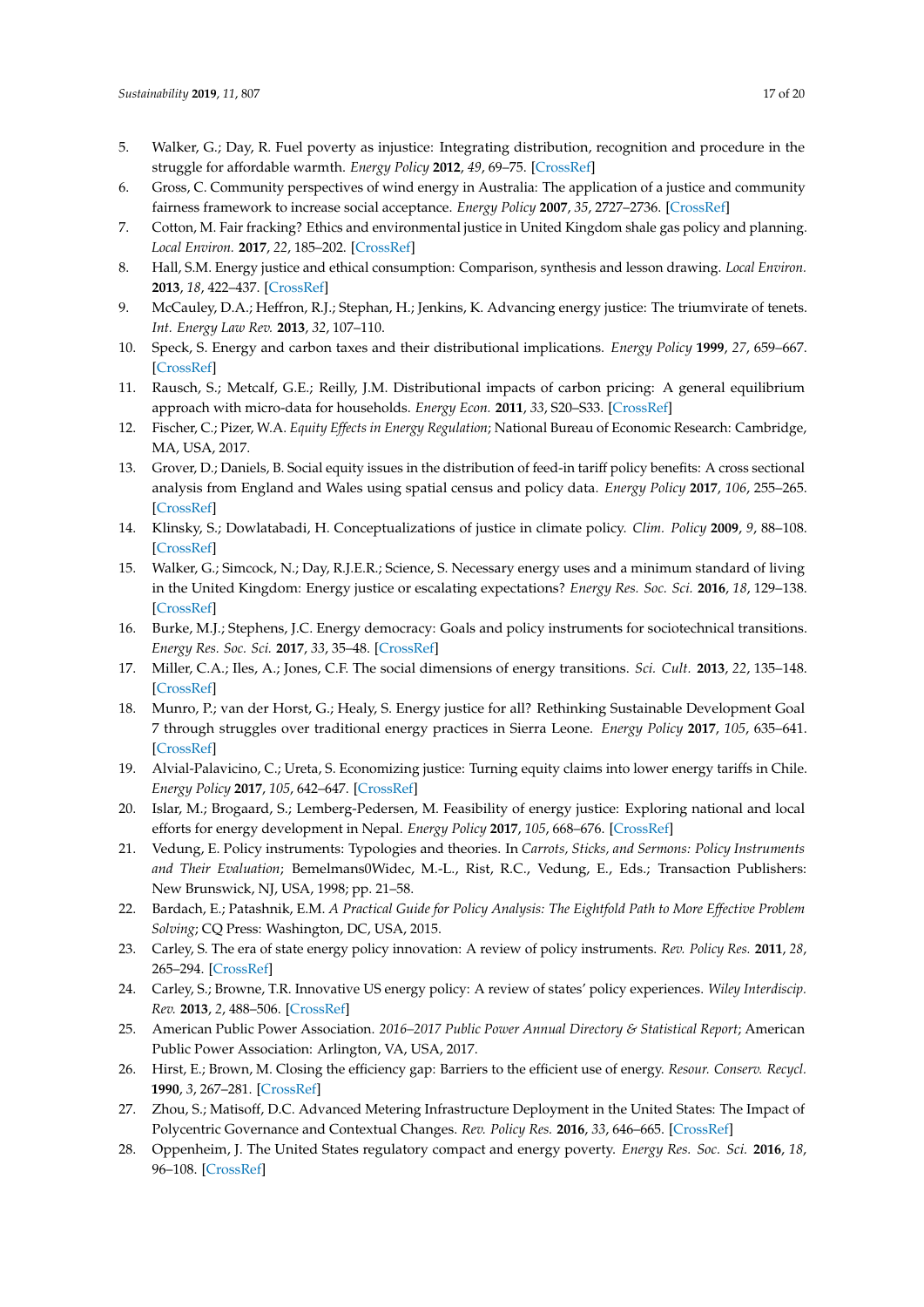- <span id="page-18-0"></span>29. Ottinger, G.; Hargrave, T.J.; Hopson, E. Procedural justice in wind facility siting: Recommendations for state-led siting processes. *Energy Policy* **2014**, *65*, 662–669. [\[CrossRef\]](http://dx.doi.org/10.1016/j.enpol.2013.09.066)
- <span id="page-18-1"></span>30. Glatt, S.; Schwentker, B. *State Energy Efficiency Resource Standards Analysis*; Department of Energy: Washington, DC, USA, 2010.
- <span id="page-18-2"></span>31. Heffron, R.J.; McCauley, D. Achieving sustainable supply chains through energy justice. *Appl. Energy* **2014**, *123*, 435–437. [\[CrossRef\]](http://dx.doi.org/10.1016/j.apenergy.2013.12.034)
- <span id="page-18-3"></span>32. MassSolarLoan. Loan Support Incentives. Available online: [https://www.masssolarloan.com/loan-support](https://www.masssolarloan.com/loan-support-incentives)[incentives](https://www.masssolarloan.com/loan-support-incentives) (accessed on 17 December 2018).
- <span id="page-18-4"></span>33. Farrell, J. *Beyond Utility 2.0 to Energy Democracy*; Institute for Local Self-Reliance: Minneapolis, MN, USA, 2014.
- <span id="page-18-5"></span>34. Darghouth, N. The Impact of Rate Design and Net Metering on the Bill Savings from Distributed PV for Residential Customers in California. *Energy Policy* **2010**, *39*, 5243–5253. [\[CrossRef\]](http://dx.doi.org/10.1016/j.enpol.2011.05.040)
- <span id="page-18-6"></span>35. Brown, M.A. Market failures and barriers as a basis for clean energy policies. *Energy Policy* **2001**, *29*, 1197–1207. [\[CrossRef\]](http://dx.doi.org/10.1016/S0301-4215(01)00067-2)
- <span id="page-18-7"></span>36. Lesser, J.A.; Su, X. Design of an economically efficient feed-in tariff structure for renewable energy development. *Energy Policy* **2008**, *36*, 981–990. [\[CrossRef\]](http://dx.doi.org/10.1016/j.enpol.2007.11.007)
- <span id="page-18-8"></span>37. Borenstein, S. Private net benefits of residential solar PV: The role of electricity tariffs, tax incentives, and rebates. *J. Assoc. Environ. Resour. Econ.* **2017**, *4*, S85–S122. [\[CrossRef\]](http://dx.doi.org/10.1086/691978)
- <span id="page-18-9"></span>38. Kwan, C.L. Influence of local environmental, social, economic and political variables on the spatial distribution of residential solar PV arrays across the United States. *Energy Policy* **2012**, *47*, 332–344. [\[CrossRef\]](http://dx.doi.org/10.1016/j.enpol.2012.04.074)
- <span id="page-18-10"></span>39. Wiser, R.; Barbose, G.; Heeter, J.; Mai, T.; Bird, L.; Bolinger, M.; Carpenter, A.; Heath, G.; Keyser, D.; Macknick, J. *A Retrospective Analysis of the Benefits and Impacts of US Renewable Portfolio Standards*; Lawrence Berkeley National Laboratory, National Renewable Energy Laboratory: Berkeley, CA, USA, 2016.
- <span id="page-18-11"></span>40. The Solar Foundation. *National Solar Jobs Census 2016*; The Solar Foundation: Washington, DC, USA, 2016.
- <span id="page-18-12"></span>41. Bhattacharyya, S.C. Energy access problem of the poor in India: Is rural electrification a remedy? *Energy Policy* **2006**, *34*, 3387–3397. [\[CrossRef\]](http://dx.doi.org/10.1016/j.enpol.2005.08.026)
- <span id="page-18-13"></span>42. Ottinger, G. The winds of change: Environmental justice in energy transitions. *Sci. Cult.* **2013**, *22*, 222–229. [\[CrossRef\]](http://dx.doi.org/10.1080/09505431.2013.786996)
- <span id="page-18-14"></span>43. Matisoff, D.C.; Noonan, D.S.; Flowers, M.E. Policy Monitor—Green Buildings: Economics and Policies. *Rev. Environ. Econ. Policy* **2016**, *10*, 329–346. [\[CrossRef\]](http://dx.doi.org/10.1093/reep/rew009)
- <span id="page-18-15"></span>44. May, P.J.; Koski, C. State environmental policies: Analyzing green building mandates. *Rev. Policy Res.* **2007**, *24*, 49–65. [\[CrossRef\]](http://dx.doi.org/10.1111/j.1541-1338.2007.00267.x)
- <span id="page-18-16"></span>45. Simcoe, T.; Toffel, M.W. Government green procurement spillovers: Evidence from municipal building policies in California. *J. Environ. Econ. Manag.* **2014**, *68*, 411–434. [\[CrossRef\]](http://dx.doi.org/10.1016/j.jeem.2014.09.001)
- <span id="page-18-17"></span>46. NAACP. *Just Energy Policies: Reducing Pollution and Creating Jobs*; National Association for the Advancement of Colored People, Environmental and Climate Justice Program: Baltimore, MD, USA, 2013.
- <span id="page-18-18"></span>47. Sovacool, B.K.; Dworkin, M.H. *Global Energy Justice*; Cambridge University Press: Cambridge, UK, 2014.
- <span id="page-18-19"></span>48. Menegaki, A.N. A social marketing mix for renewable energy in Europe based on consumer stated preference surveys. *Renew. Energy* **2012**, *39*, 30–39. [\[CrossRef\]](http://dx.doi.org/10.1016/j.renene.2011.08.042)
- <span id="page-18-20"></span>49. Palmer, K.; Paul, A.; Woerman, M.; Steinberg, D.C. Federal policies for renewable electricity: Impacts and interactions. *Energy Policy* **2011**, *39*, 3975–3991. [\[CrossRef\]](http://dx.doi.org/10.1016/j.enpol.2011.01.035)
- <span id="page-18-21"></span>50. Sáenz de Miera, G.; del Río González, P.; Vizcaíno, I. Analysing the impact of renewable electricity support schemes on power prices: The case of wind electricity in Spain. *Energy Policy* **2008**, *36*, 3345–3359. [\[CrossRef\]](http://dx.doi.org/10.1016/j.enpol.2008.04.022)
- <span id="page-18-22"></span>51. Granqvist, H.; Grover, D. Distributive fairness in paying for clean energy infrastructure. *Ecol. Econ.* **2016**, *126*, 87–97. [\[CrossRef\]](http://dx.doi.org/10.1016/j.ecolecon.2016.02.012)
- <span id="page-18-23"></span>52. Energy.gov. Recovery Act: Smart Grid Investment Grant (SGIG) Program. Available online: [https://](https://energy.gov/oe/information-center/recovery-act-smart-grid-investment-grant-sgig-program) [energy.gov/oe/information-center/recovery-act-smart-grid-investment-grant-sgig-program](https://energy.gov/oe/information-center/recovery-act-smart-grid-investment-grant-sgig-program) (accessed on 17 March 2017).
- <span id="page-18-24"></span>53. DOE. *Smart Grid Investment Grant Program—Progress Report July 2012*; Office of Electricity Delivery & Energy Reliability, U.S. Department of Energy: Washington, DC, USA, 2012.
- <span id="page-18-25"></span>54. Energy Information Administration. Electricity Monthly Update. Available online: [https://www.eia.gov/](https://www.eia.gov/electricity/monthly/update/archive/december2011/) [electricity/monthly/update/archive/december2011/](https://www.eia.gov/electricity/monthly/update/archive/december2011/) (accessed on 16 January 2019).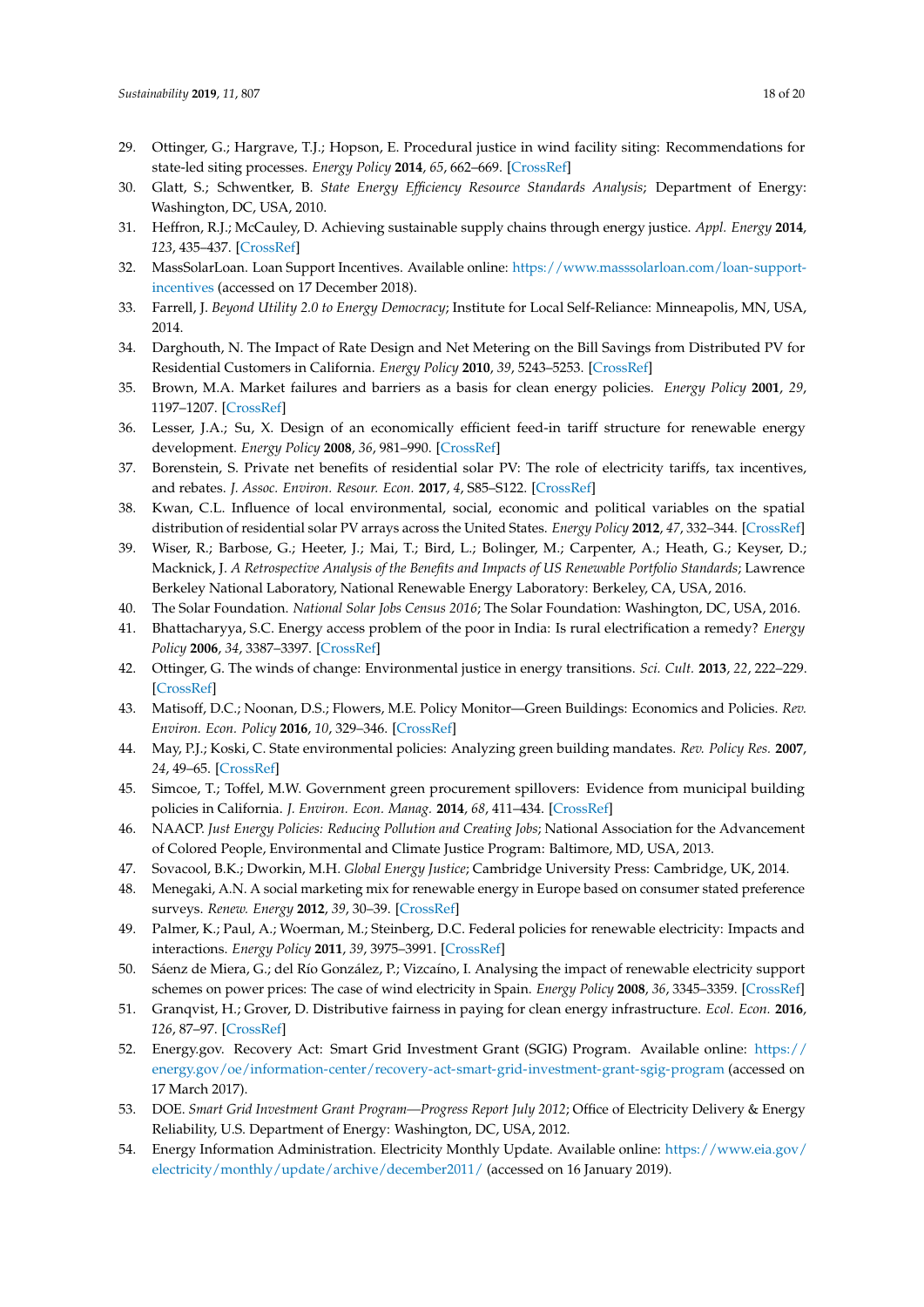- <span id="page-19-0"></span>55. Sovacool, B.K. Fuel poverty, affordability, and energy justice in England: Policy insights from the Warm Front Program. *Energy* **2015**, *93*, 361–371. [\[CrossRef\]](http://dx.doi.org/10.1016/j.energy.2015.09.016)
- <span id="page-19-1"></span>56. Faber, D.R.; Krieg, E.J.J.E.H.P. Unequal exposure to ecological hazards: Environmental injustices in the Commonwealth of Massachusetts. *Environ. Health Perspect.* **2002**, *110*, 277–288. [\[CrossRef\]](http://dx.doi.org/10.1289/ehp.02110s2277) [\[PubMed\]](http://www.ncbi.nlm.nih.gov/pubmed/11929739)
- <span id="page-19-2"></span>57. Endres, D. From wasteland to waste site: The role of discourse in nuclear power's environmental injustices. *Local Environ.* **2009**, *14*, 917–937. [\[CrossRef\]](http://dx.doi.org/10.1080/13549830903244409)
- <span id="page-19-3"></span>58. Mennis, J. Using geographic information systems to create and analyze statistical surfaces of population and risk for environmental justice analysis. *Soc. Sci. Q.* **2002**, *83*, 281–297. [\[CrossRef\]](http://dx.doi.org/10.1111/1540-6237.00083)
- <span id="page-19-4"></span>59. Jerrett, M.; Burnett, R.T.; Kanaroglou, P.; Eyles, J.; Finkelstein, N.; Giovis, C.; Brook, J.R.J.E. A GIS–environmental justice analysis of particulate air pollution in Hamilton, Canada. *Environ. Plan. A Econ. Space* **2001**, *33*, 955–973. [\[CrossRef\]](http://dx.doi.org/10.1068/a33137)
- <span id="page-19-5"></span>60. U.S. Census Bureau. Metropolitan and Micropolitan. Available online: [https://www.census.gov/programs](https://www.census.gov/programs-surveys/metro-micro/about.html)[surveys/metro-micro/about.html](https://www.census.gov/programs-surveys/metro-micro/about.html) (accessed on 21 January 2019).
- <span id="page-19-6"></span>61. Baden, B.M.; Noonan, D.S.; Turaga, R.M.R. Scales of justice: Is there a geographic bias in environmental equity analysis? *J. Environ. Plan. Manag.* **2007**, *50*, 163–185. [\[CrossRef\]](http://dx.doi.org/10.1080/09640560601156433)
- <span id="page-19-7"></span>62. Hilmers, A.; Hilmers, D.C.; Dave, J. Neighborhood disparities in access to healthy foods and their effects on environmental justice. *Am. J. Public Health* **2012**, *102*, 1644–1654. [\[CrossRef\]](http://dx.doi.org/10.2105/AJPH.2012.300865)
- <span id="page-19-8"></span>63. Longo, A.; Markandya, A.; Petrucci, M. The internalization of externalities in the production of electricity: Willingness to pay for the attributes of a policy for renewable energy. *Ecol. Econ.* **2008**, *67*, 140–152. [\[CrossRef\]](http://dx.doi.org/10.1016/j.ecolecon.2007.12.006)
- <span id="page-19-9"></span>64. Dolnicar, S.; Schäfer, A.I. Desalinated versus recycled water: Public perceptions and profiles of the accepters. *J. Environ. Manag.* **2009**, *90*, 888–900. [\[CrossRef\]](http://dx.doi.org/10.1016/j.jenvman.2008.02.003)
- <span id="page-19-10"></span>65. Poumadère, M.; Bertoldo, R.; Samadi, J. Public perceptions and governance of controversial technologies to tackle climate change: Nuclear power, carbon capture and storage, wind, and geoengineering. *Wiley Interdiscip. Rev. Clim. Chang.* **2011**, *2*, 712–727. [\[CrossRef\]](http://dx.doi.org/10.1002/wcc.134)
- <span id="page-19-11"></span>66. Guardian, T. Full US 2012 Election County-Level Results to Download. Available online: [https://www.](https://www.theguardian.com/news/datablog/2012/nov/07/us-2012-election-county-results-download) [theguardian.com/news/datablog/2012/nov/07/us-2012-election-county-results-download](https://www.theguardian.com/news/datablog/2012/nov/07/us-2012-election-county-results-download) (accessed on 17 December 2018).
- <span id="page-19-12"></span>67. Jaccard, M.; Failing, L.; Berry, T. From equipment to infrastructure: Community energy management and greenhouse gas emission reduction. *Energy Policy* **1997**, *25*, 1065–1074. [\[CrossRef\]](http://dx.doi.org/10.1016/S0301-4215(97)00091-8)
- <span id="page-19-13"></span>68. Cragg, J.G. Some statistical models for limited dependent variables with application to the demand for durable goods. *Econom. J. Econom. Soc.* **1971**, *39*, 829–844. [\[CrossRef\]](http://dx.doi.org/10.2307/1909582)
- <span id="page-19-14"></span>69. Gangopadhyay, S.; Ramaswami, B.; Wadhwa, W.J.E.P. Reducing subsidies on household fuels in India: How will it affect the poor? *Energy Policy* **2005**, *33*, 2326–2336. [\[CrossRef\]](http://dx.doi.org/10.1016/j.enpol.2004.04.024)
- <span id="page-19-15"></span>70. Wang, H.; Nakata, T. Analysis of the market penetration of clean coal technologies and its impacts in China's electricity sector. *Energy Policy* **2009**, *37*, 338–351. [\[CrossRef\]](http://dx.doi.org/10.1016/j.enpol.2008.09.045)
- <span id="page-19-16"></span>71. DOE. Recovery Act Selections for Smart Grid Investment Grant Awards—By Category. Available online: [https://www.energy.gov/sites/prod/files/SGIG%20Awards%20by%20Category%202011%2011%](https://www.energy.gov/sites/prod/files/SGIG%20Awards%20by%20Category%202011%2011%2015.pdf) [2015.pdf](https://www.energy.gov/sites/prod/files/SGIG%20Awards%20by%20Category%202011%2011%2015.pdf) (accessed on 21 January 2019).
- <span id="page-19-17"></span>72. SGCC. *Spotlight on Low Income Consumers Final Report*; Smart Grid Consumer Collaborative: Pittsburgh, PA, USA, 2013.
- <span id="page-19-18"></span>73. DOE. *Recovery Act Financial Assistance Funding Opportunity Announcement*; U. S. Department of Energy, Office of Electricity Delivery and Energy Reliability: Washington, DC, USA, 2009.
- <span id="page-19-19"></span>74. Pew Research Center. Demographic and Economic Trends in Urban, Suburban and Rural Communities. Available online: [http://www.pewsocialtrends.org/2018/05/22/demographic-and-economic-trends-in](http://www.pewsocialtrends.org/2018/05/22/demographic-and-economic-trends-in-urban-suburban-and-rural-communities/)[urban-suburban-and-rural-communities/](http://www.pewsocialtrends.org/2018/05/22/demographic-and-economic-trends-in-urban-suburban-and-rural-communities/) (accessed on 21 January 2019).
- <span id="page-19-20"></span>75. EIA. Electric Power Sales, Revenue, and Energy Efficiency Form EIA-861 Detailed Data Files. Available online: <http://www.eia.gov/electricity/data/eia861/index.html> (accessed on 13 March 2017).
- <span id="page-19-21"></span>76. NREL. *Lessons Learned: Community Solar for Municipal Utilities*; National Renewable Energy Laboratory: Lakewood, CO, USA, 2017.
- <span id="page-19-22"></span>77. Stigka, E.K.; Paravantis, J.A.; Mihalakakou, G.K. Social acceptance of renewable energy sources: A review of contingent valuation applications. *Renew. Sustain. Energy Rev.* **2014**, *32*, 100–106. [\[CrossRef\]](http://dx.doi.org/10.1016/j.rser.2013.12.026)